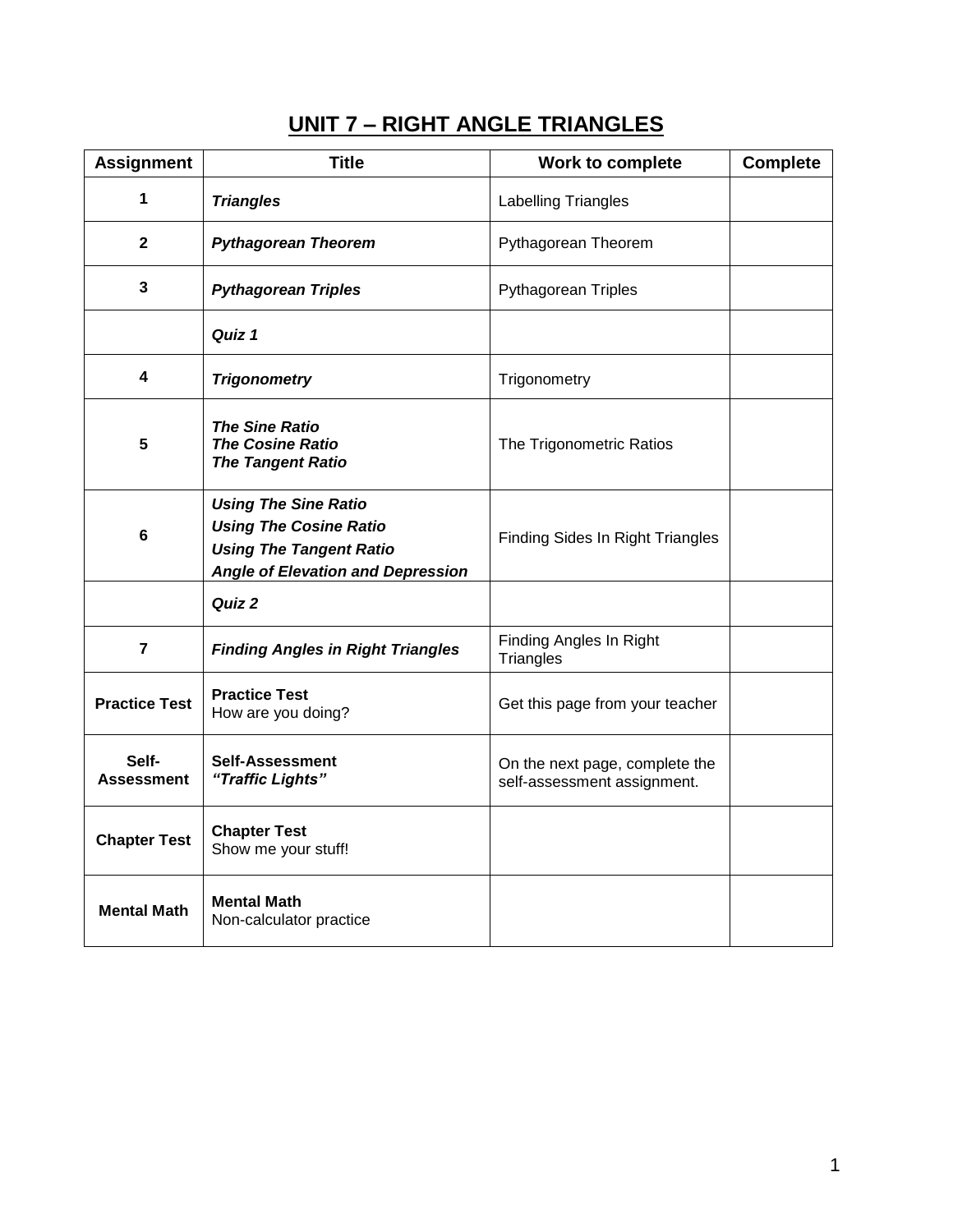## **Traffic Lights**

In the following chart, show how confident you feel about each statement by drawing one of the following:  $\ddot{\odot}$ ,  $\odot$ , or  $\odot$ . Then discuss this with your teacher **BEFORE** you write the test!

| <b>Statement</b>                                                                                                                            |  |  |
|---------------------------------------------------------------------------------------------------------------------------------------------|--|--|
| After completing this chapter;                                                                                                              |  |  |
| I can use the Pythagorean theorem to calculate the missing<br>side of a right triangle                                                      |  |  |
| I know when to choose sine (sin), cosine (cos) or tangent (tan)<br>based on the information given                                           |  |  |
| I can use the three basic trigonometric functions (sin, cos, tan)<br>to find a missing side or angle of a right triangle                    |  |  |
| I can determine the angle of elevation and the angle of<br>depression for words or a diagram, and use them with the<br>trigonometric ratios |  |  |
| I can determine places in the workplace where I could us<br>trigonometry                                                                    |  |  |

### **Vocabulary: Unit 7**

angle of depression angle of elevation cosine hypotenuse leg Pythagorean Theorem Pythagorean Triple right triangle sine tangent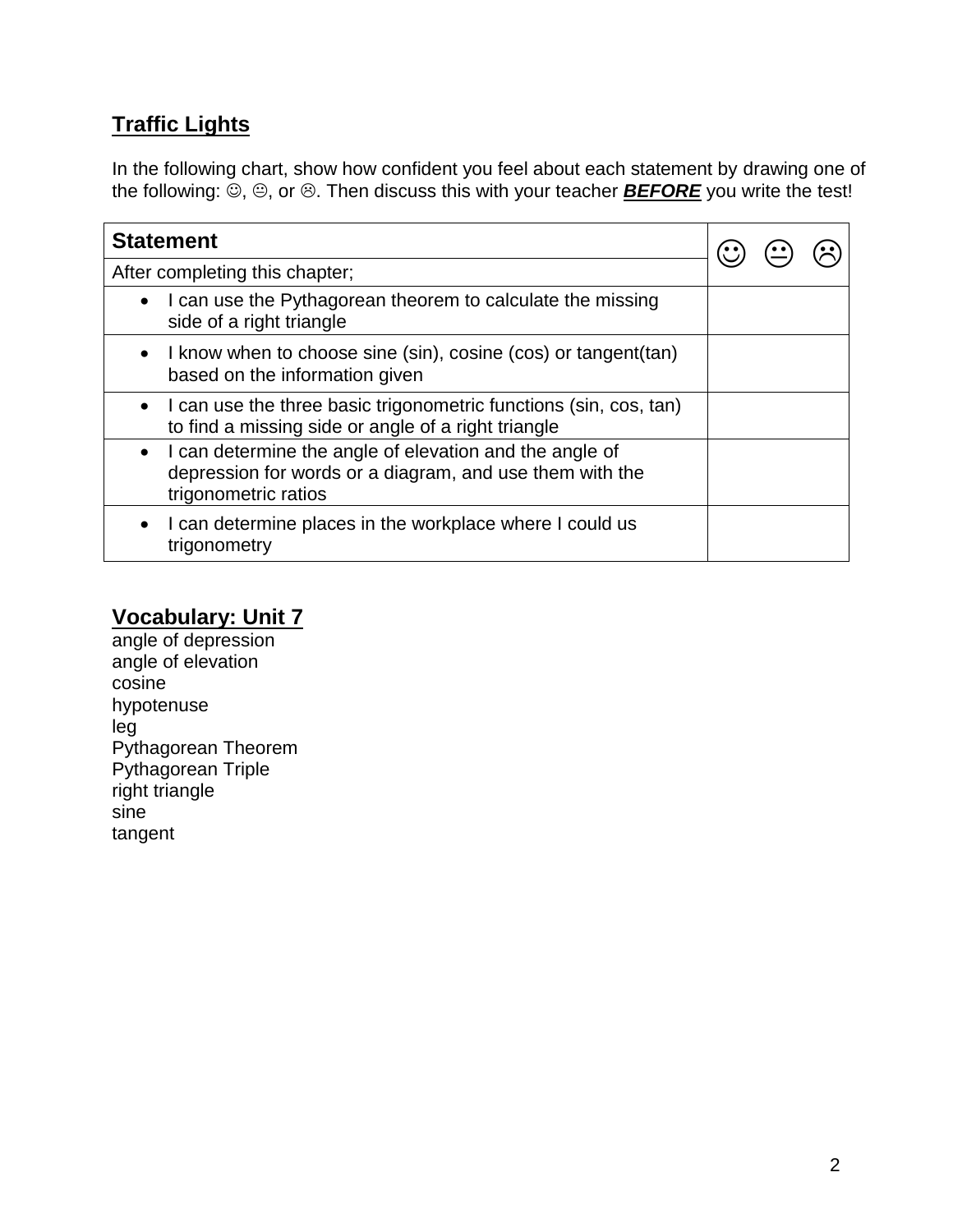### **TRIANGLES**

In this unit, you will be looking at triangles, specifically right angle triangles, also called right triangles. You will learn about Pythagorean Theorem and the basic trigonometric ratios. But first it is necessary to start with some facts about triangles.

- Fact 1: Every triangle contains 3 sides and 3 angles or vertices (plural of vertex).
- Fact 2: The measurements of these angles always total 180<sup>0</sup>. Remember this from the last unit??
- Fact 3: To identify the side or vertex in a triangle, it is important to label the triangle following a standard routine. Each vertex of a triangle is labeled with a capital case letter – like "A" - and each side is labeled with the lower case letter that matches the opposite vertex. An example is below.



Another way to label the sides is with the capital letters of the two vertices the side connects. An example is below.



Side *a* can be called BC. Side *b* can be called AC. Side *c* can be called AB.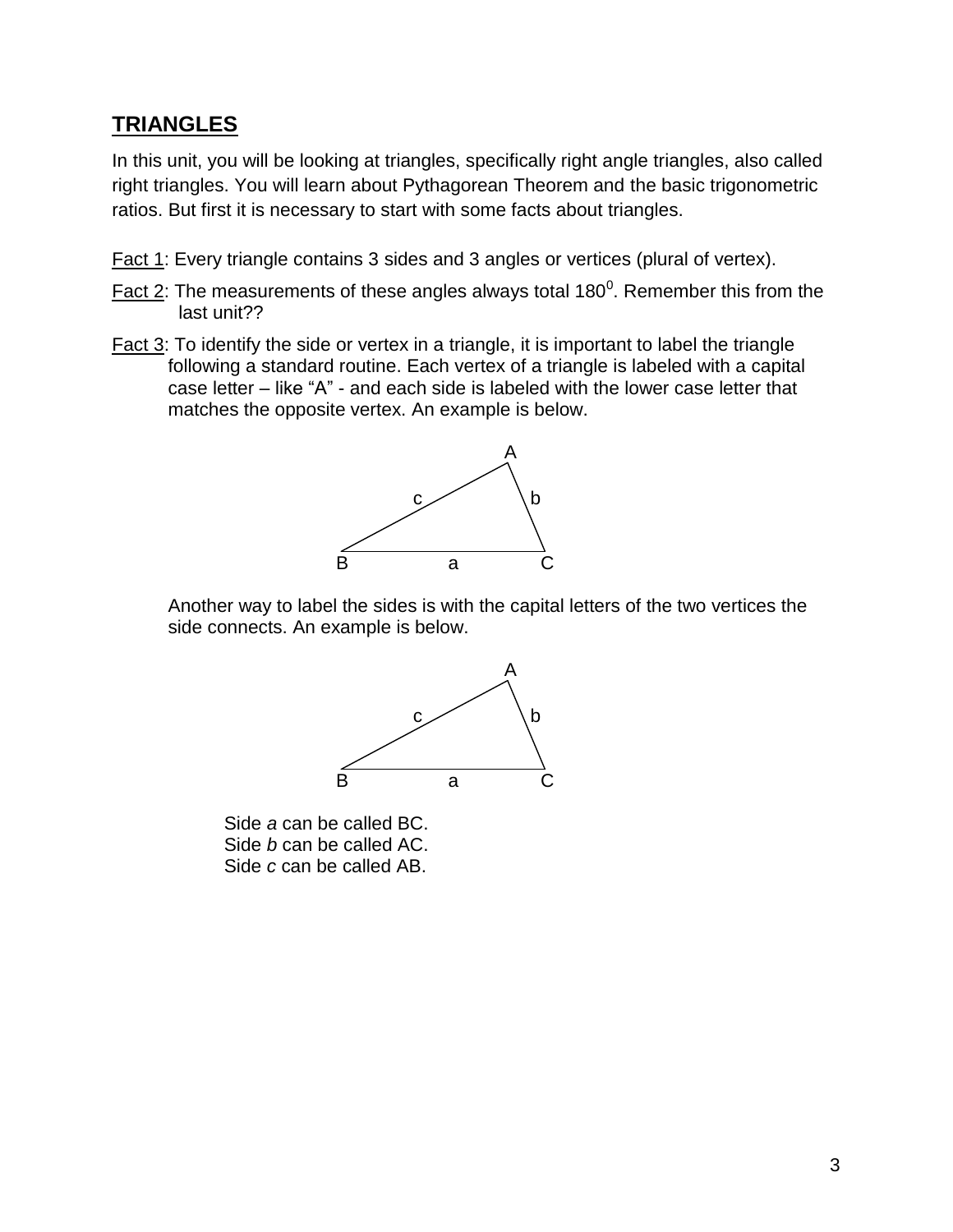## **ASSIGNMENT 1 – LABELLING TRIANGLES**

1) Label each side of the triangles below using a single lower case letter matching the opposite vertex.



2) Label each vertex of the triangles below using a single capital letter matching the opposite side.









c) and  $\alpha$  d)

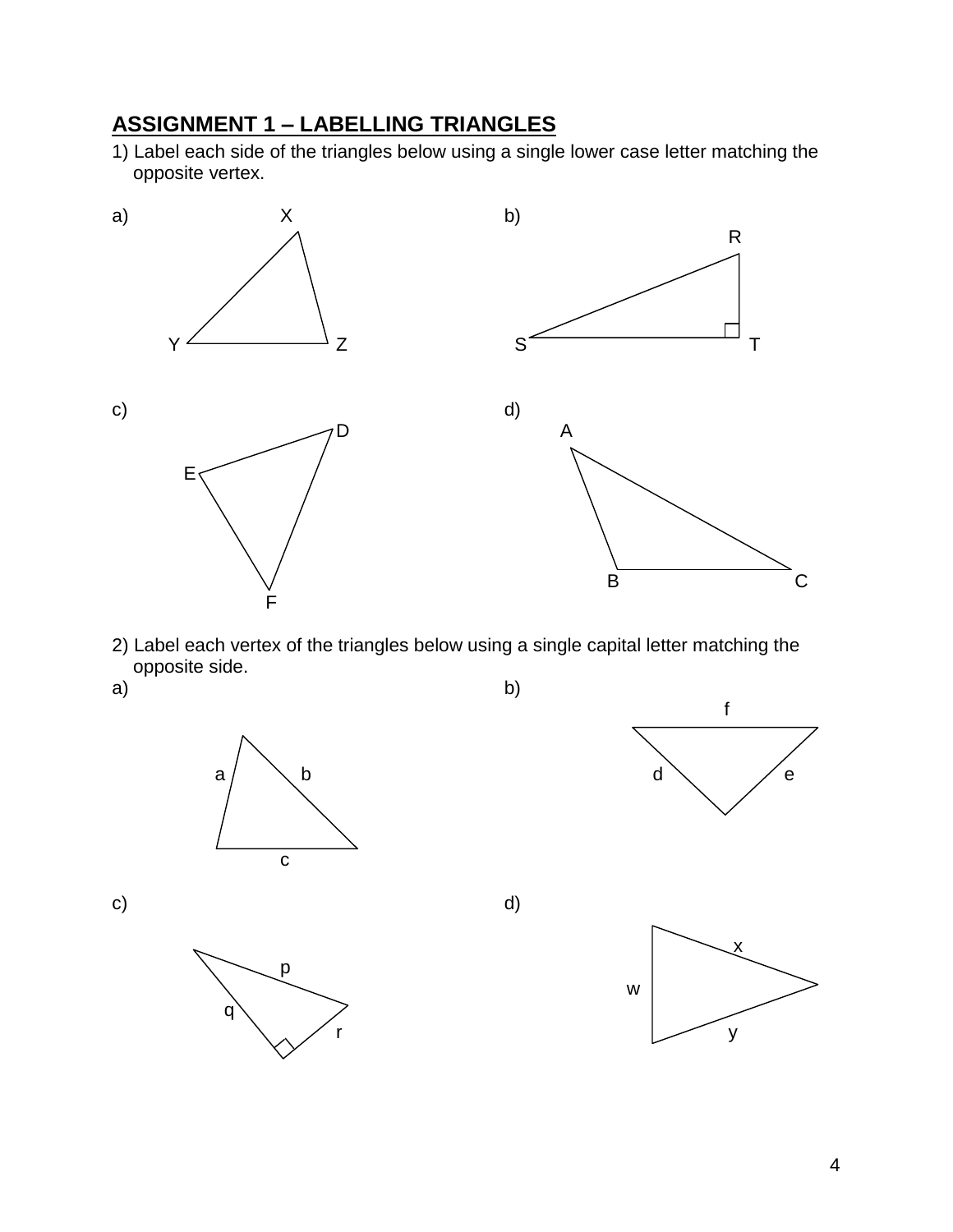### **PYTHAGOREAN THEOREM**

Pythagorean Theorem states the relationship between the sides of a right triangle. So, more facts about triangles are necessary.

Fact 4: A triangle that contains a 90<sup>0</sup> angle (a right angle) is called a right triangle (or right-angle triangle).



Fact  $5$ : The side of the triangle that is opposite the  $90^0$  angle is always called the **hypotenuse**. It is labelled in the triangle below. The other two sides of the triangle are called legs.



Fact 6: The hypotenuse is always the longest side in the triangle. It is always opposite the largest angle which is the  $90^0$  or right angle.

Fact 7: Pythagorean Theorem states that in any right triangle, the sum of the squares of the lengths of the legs is equal to the square of the length of the hypotenuse. So in ΔABC with the right angle at C, the following relationship is true:

$$
c^2 = a^2 + b^2
$$

where a and b are the other 2 legs of the triangle.

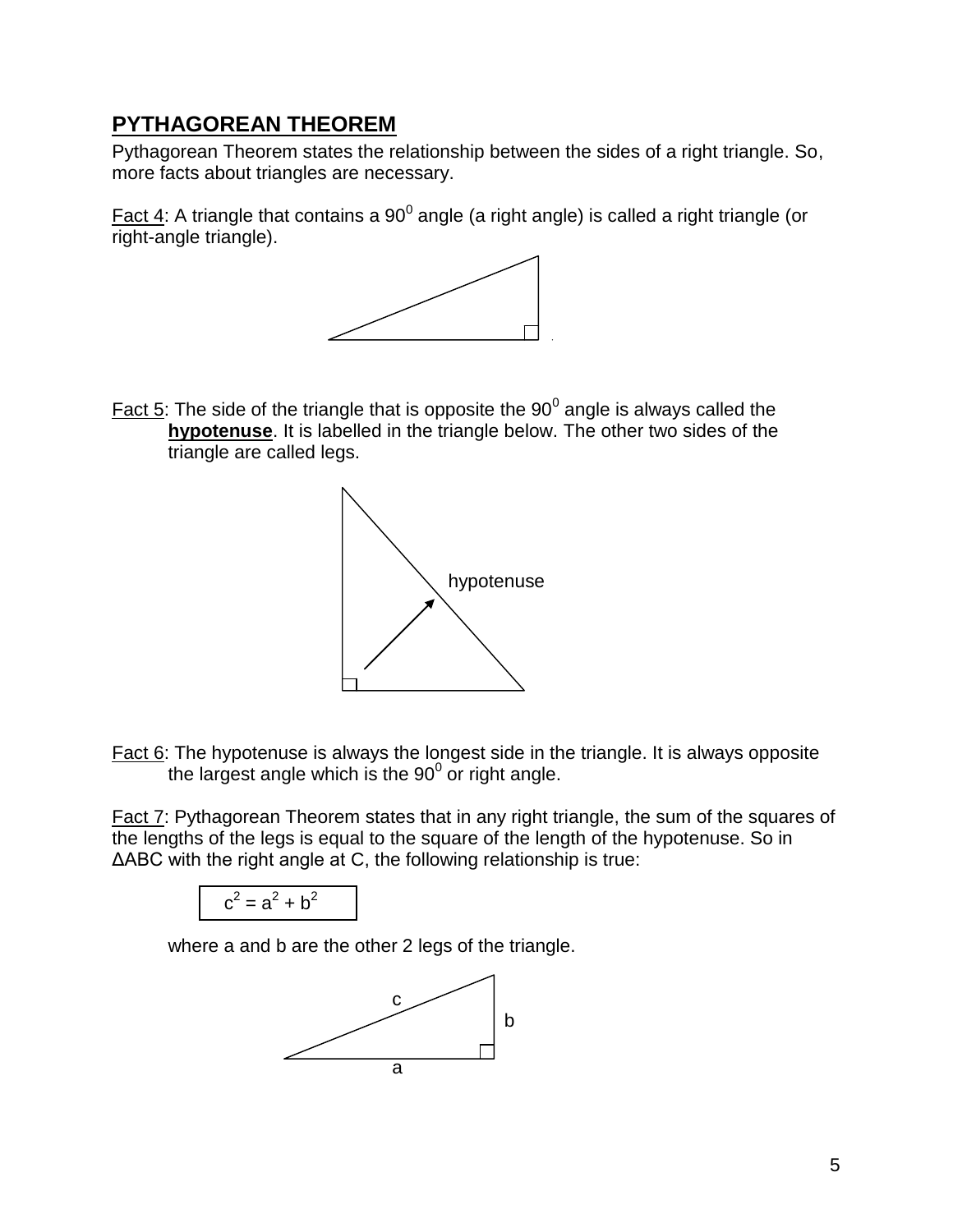Often Pythagorean Theorem is illustrated as the square of the sides as follows:



Notice that the length of side a is 3 boxes, side b is 4 boxes, and side c is 5 boxes. So if we calculate the area of each square, the following is true:

$$
c \times c = c2 = 5 \times 5 = 25
$$
  
b \times b = b<sup>2</sup> = 4 x 4 = 16  
a \times a = a<sup>2</sup> = 3 x 3 = 9

And we know that

$$
c^2 = a^2 + b^2
$$

So  $25 = 9 + 16$  which is a true statement!

We can also rearrange the equation to find the length one of the legs;

$$
c2 = a2 + b2
$$

$$
a2 = c2 - b2
$$

$$
b2 = c2 - a2
$$

When we use Pythagorean Theorem to find a length of the hypotenuse or a leg, you need to have a calculator that has the square root function  $\sqrt{\phantom{a}}$  on it. The computer symbol looks like this:  $\sqrt{$  or  $\sqrt{ }$ 

Example 1: Use Pythagorean Theorem to find the length of the missing side to one decimal place.



Side q is approximately 6.4 cm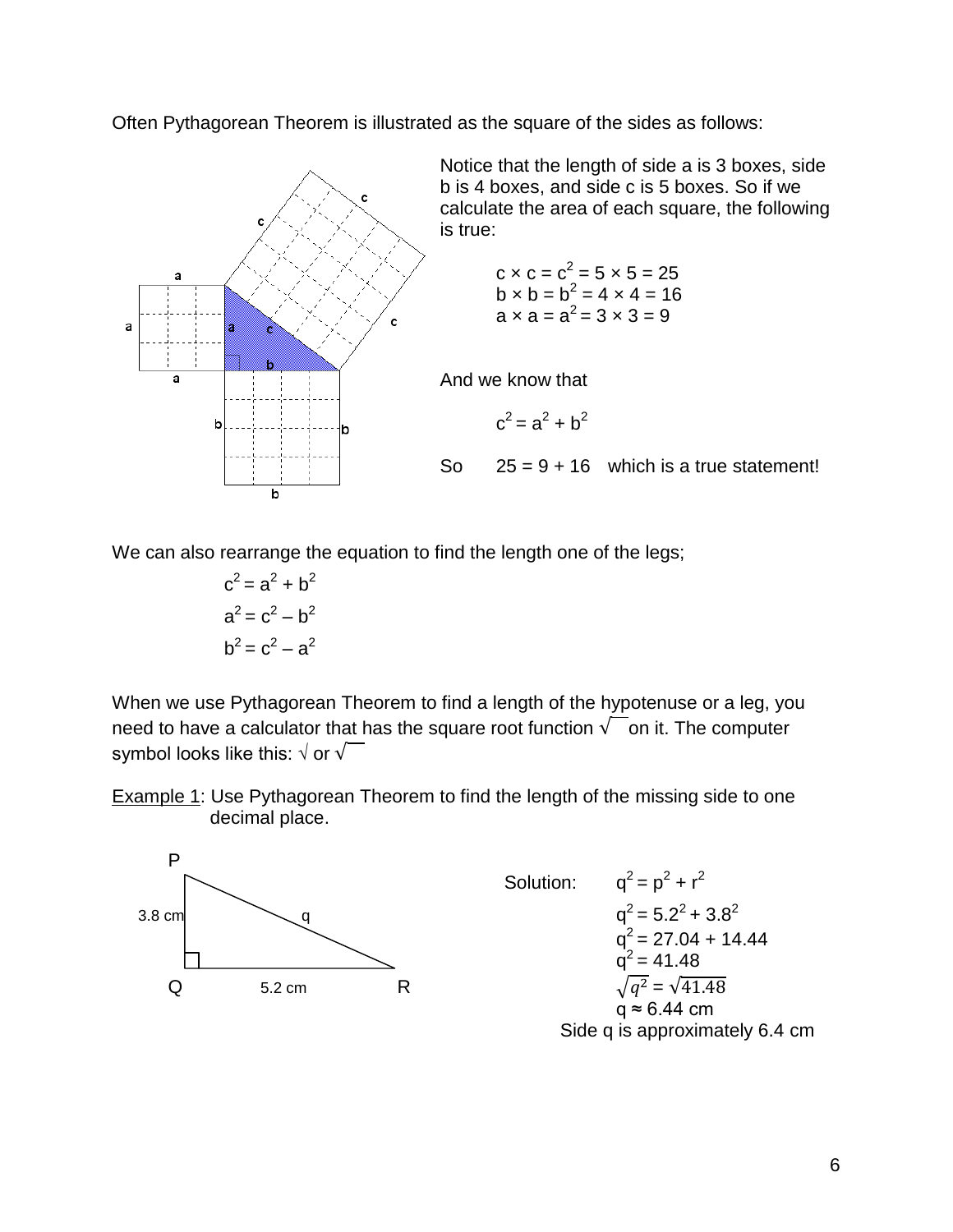Example 2: Use Pythagorean Theorem to find the length of the missing side to one decimal place.



Side b is approximately 6.9 cm

### **ASSIGNMENT 2 – PYTHAGOREAN THEOREM**

1) Using the following triangles, use lettering provided to state the Pythagorean relations that apply.



2) Find the missing value in each of the following to 2 decimal places.

a) 
$$
p^2 = 6^2 + 9^2
$$
 b)  $m^2 = 4^2 + 7^2$ 

c) 
$$
y^2 = 8^2 - 5^2
$$
 d)  $z^2 = 10^2 - 5^2$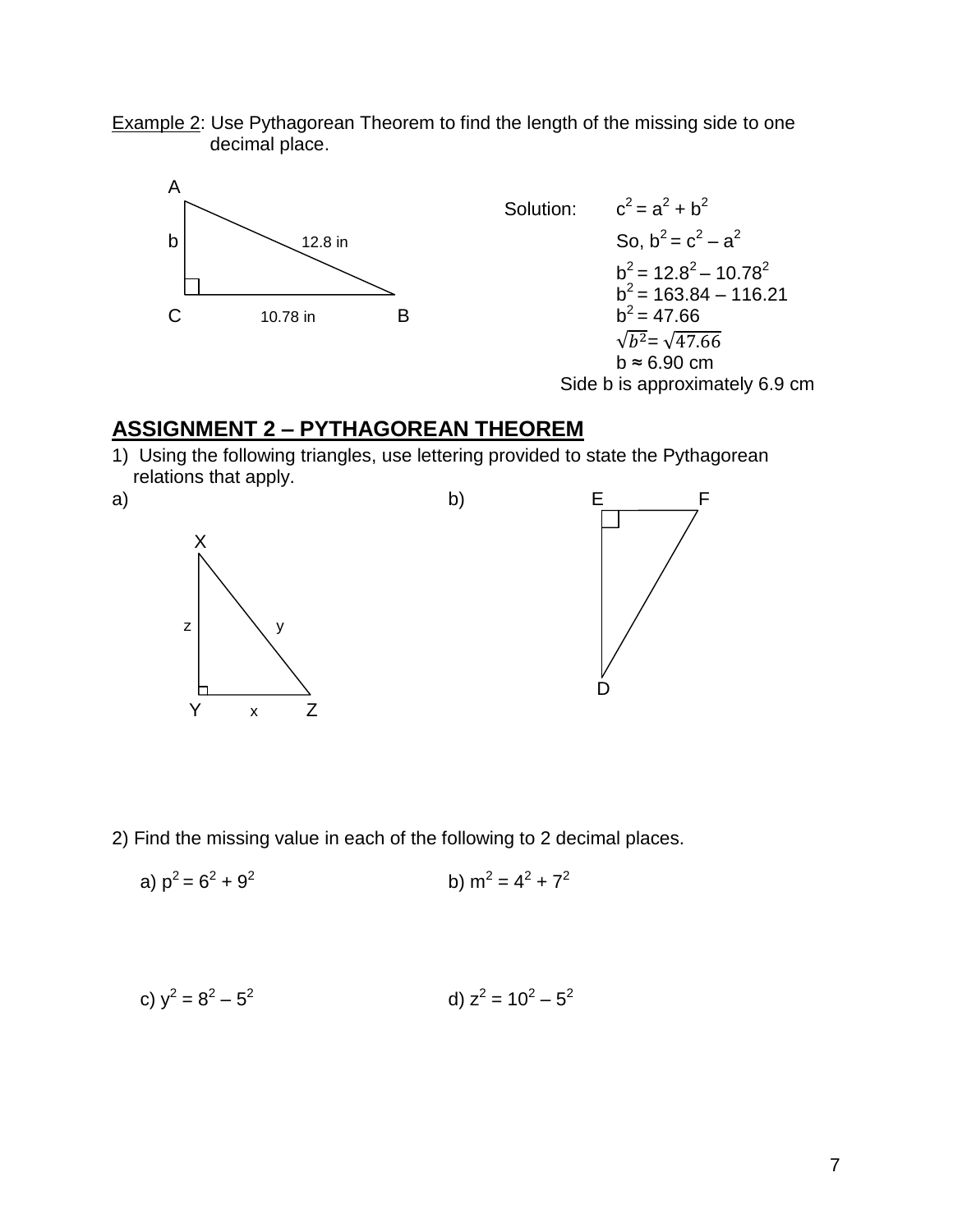3) Calculate the missing side length to 1 decimal place as needed.



4) Find the length of the bracket in the picture, to one decimal place.



5) What is the length of the guy wire in the picture below, to one decimal place?

6) A ramp into a house rises up 3.5 meters over a horizontal distance of 10.5 meters. How long is the ramp? Draw a diagram and show your work.



guy wire



 $4.9<sub>m</sub>$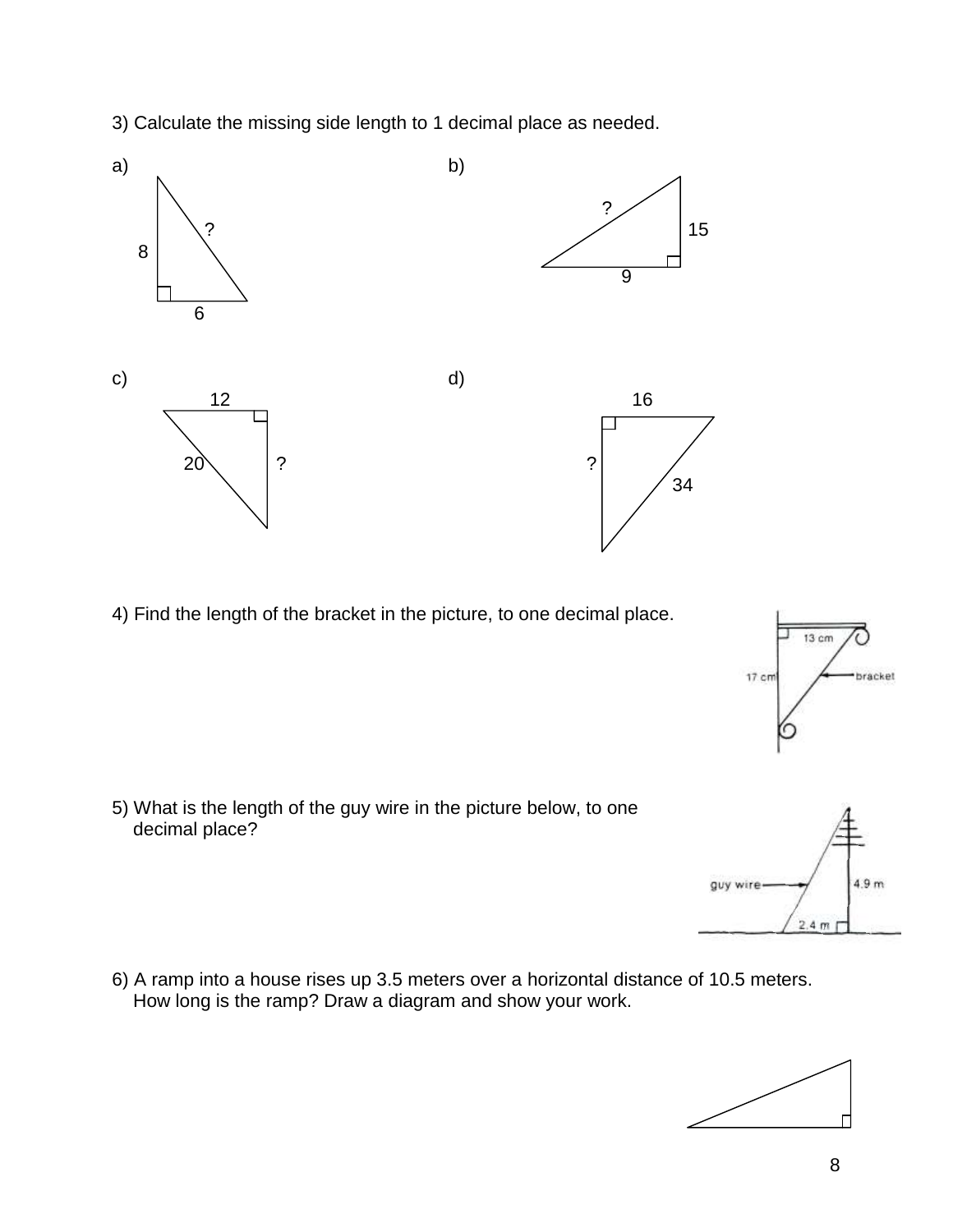7) You need to find the width of a lake, PQ, as shown. The measurements of the other sides are given on the diagram. You are certain that  $\angle P$  = 90<sup>0</sup>. What is the width of the lake?



8) A ladder is leaned against a house. The base of the ladder is *d* feet away from the house. Draw a diagram and then write the Pythagorean relationship that exists for these lengths. Use *l* for the ladder, *h* for the house, and *d* for the distance the ladder is from the house. You are *not* required to solve this question.

9) A 40 foot ladder reaches 38 feet up the side of a house. How far from the side of the house is the base of the ladder? Draw a diagram and show your work.

10) A flagpole is 12 metres tall. It makes a shadow on the ground that is 15 metres long. How long is a line that joins the top of the flagpole with the end of the shadow? Draw a diagram and show your work.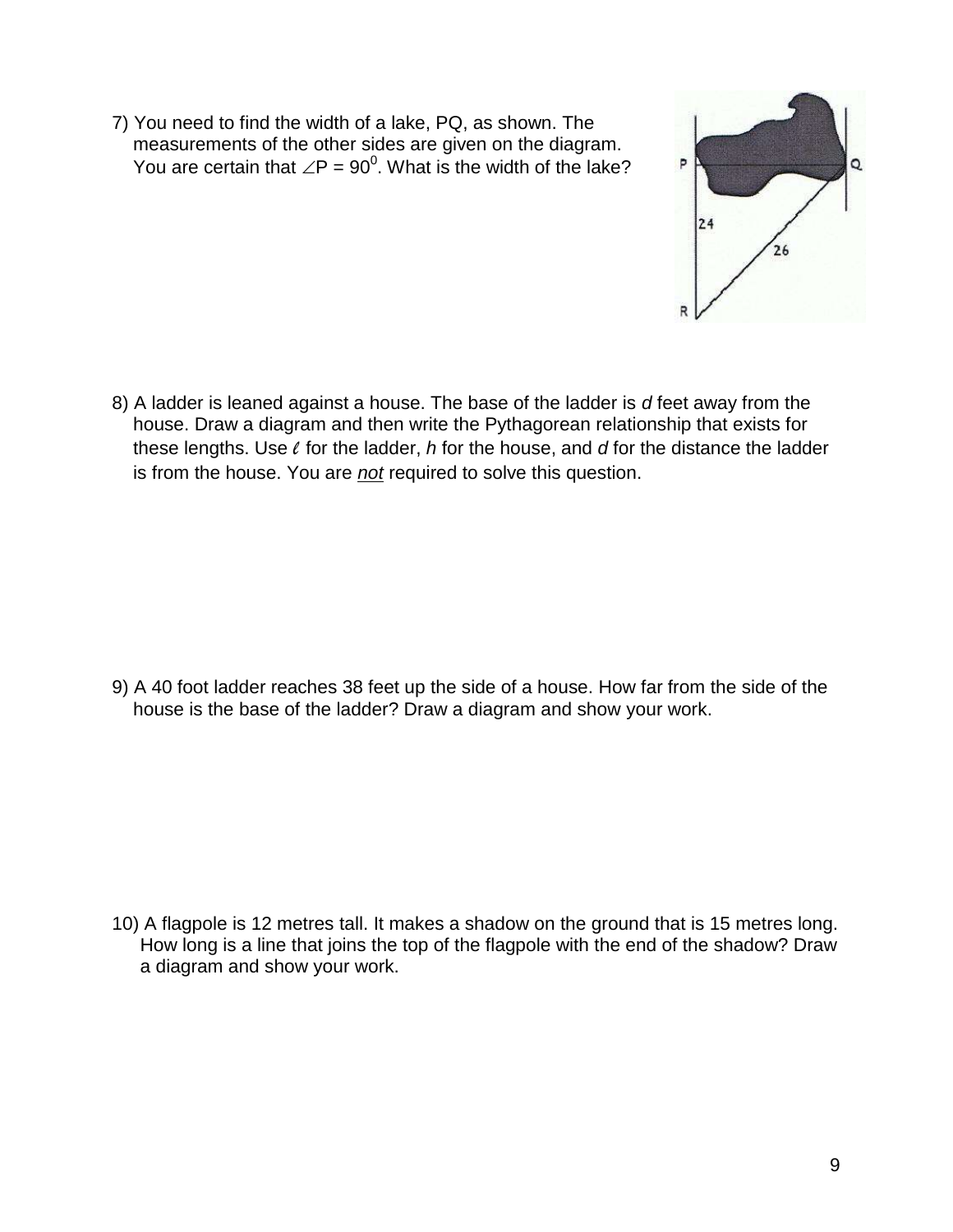### **PYTHAGOREAN TRIPLES**

A **Pythagorean Triple** is a set of three numbers that satisfy the Pythagorean Theorem and are all whole numbers (no decimals). If a set of numbers satisfies the Pythagorean relationship, then the triangle must be a right triangle. An example is shown below.



Therefore, Left Side = Right Side. This triangle is a right angle triangle, and the set of numbers, 5, 12, and 13 are a Pythagorean Triple.

## **ASSIGNMENT 3 – PYTHAGOREAN TRIPLES**

1) Which of the following triangles are right triangles? Show your work as proof.

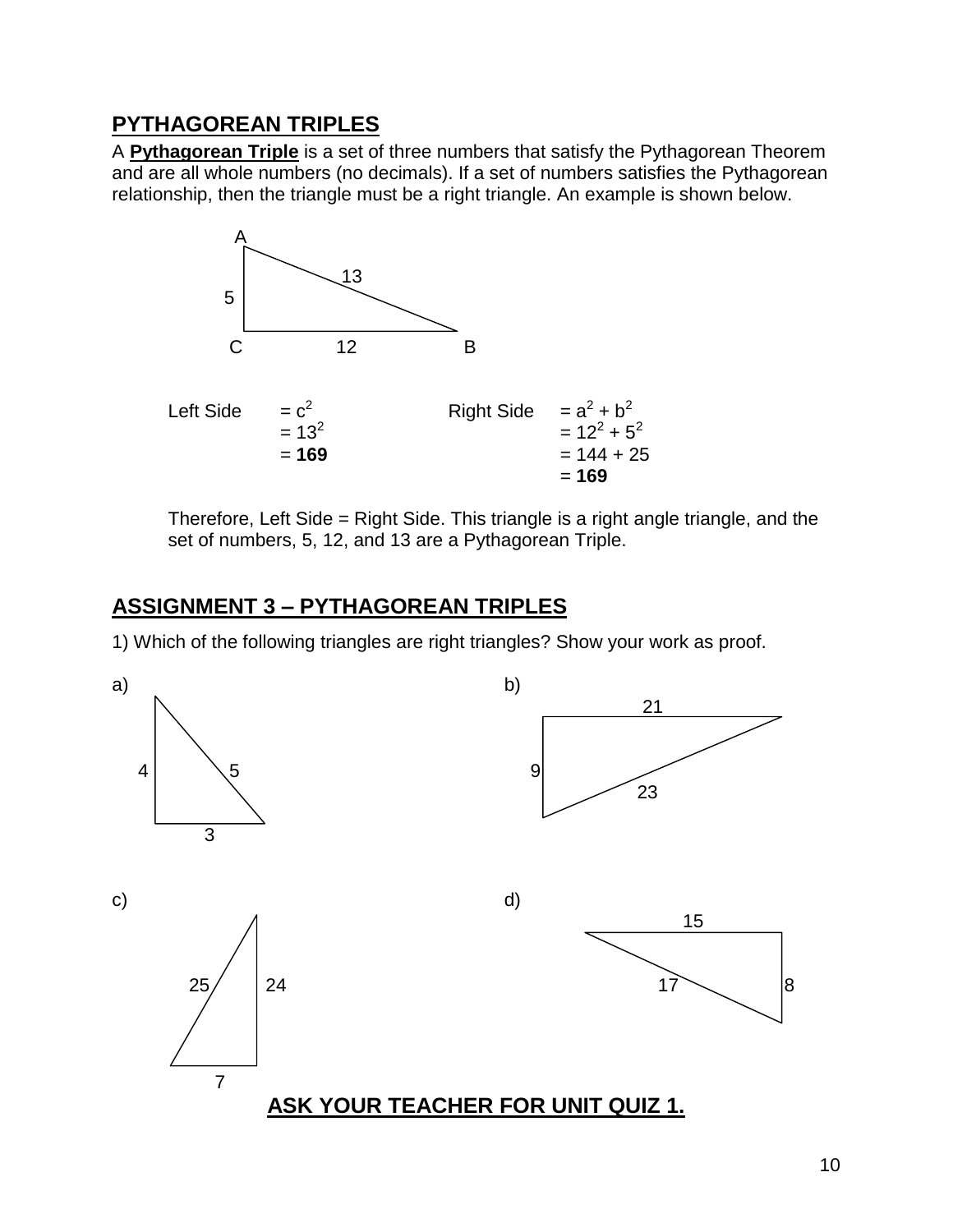## **TRIGONOMETRY**

Trigonometry is one of the most important topics in mathematics. Trigonometry is used in many fields including engineering, architecture, surveying, aviation, navigation, carpentry, forestry, and computer graphics. Also, until satellites, the most accurate maps were constructed using trigonometry.

The word *trigonometry* means triangle measurements. It is necessary to finish our triangle facts here.

Fact 8: In trigonometry, the other two sides (or legs) of the triangle are referred to as the **opposite** and **adjacent** sides, depending on their relationship to the angle of interest in the triangle.

In this example, if we pick angle DEF – the angle labelled with the Greek letter  $θ$  – then we are able to distinguish the sides as illustrated in the diagram below.



The side that is opposite the angle of interest, in this case θ, is called the **opposite** side. The side that is nearest to angle θ and makes up part of the angle is called the **adjacent** side. To help you, remember that adjacent means beside. Although the hypotenuse occupies one of the two adjacent positions, it is **never** called the adjacent side. It simply remains the hypotenuse. This is why it is identified first. It is recommended to label the side in the order hypotenuse, opposite, and finally adjacent. You may use initials for these side, h, o, and a, but always use lower case letters to avoid mixing up the labelling with a vertex.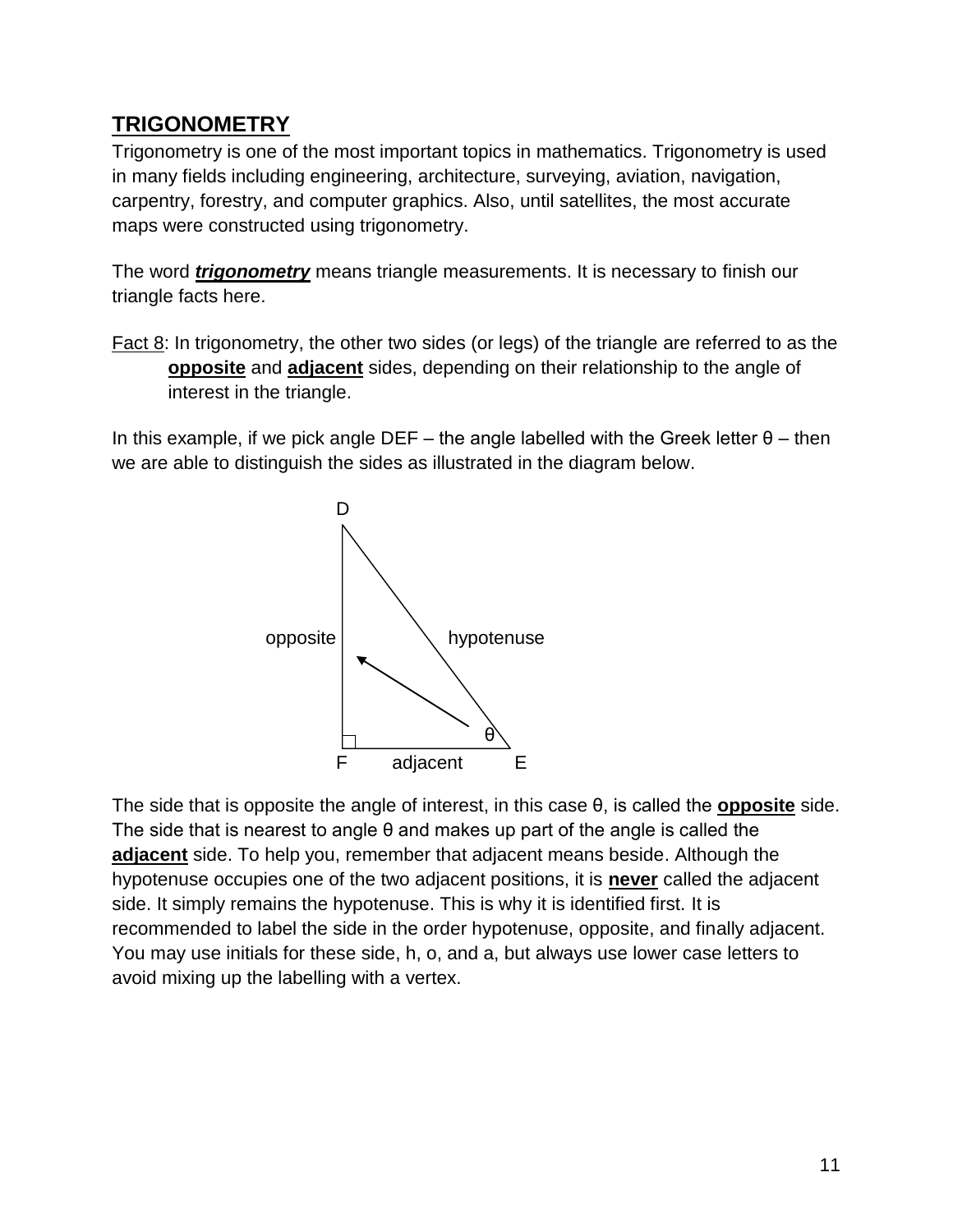**Example 1: Using the triangle below, answer the questions.** 



- 1) What is the hypotenuse?
- 2) What is the opposite side to  $\theta$ ?
- 3) What is the adjacent side to  $\theta$ ?

#### Solution:

- 1) What is the hypotenuse? 15
- 2) What is the opposite side to θ? 9
- 3) What is the adjacent side to θ? 12

This example uses the same triangle as in Example 1; however, this time, the *other* acute angle is labelled as θ. This is done to show that the opposite and adjacent sides switch when the other angle is the angle of interest. The hypotenuse **always** stays the same.

**Example 2: Using the triangle below, answer the questions.** 



- 1) What is the hypotenuse? \_\_\_\_\_\_\_\_\_\_
- 2) What is the opposite side to  $\theta$ ?
- 3) What is the adjacent side to  $\theta$ ?

#### Solution:

- 1) What is the hypotenuse? 15
- 2) What is the opposite side to θ? 12
- 3) What is the adjacent side to θ? 9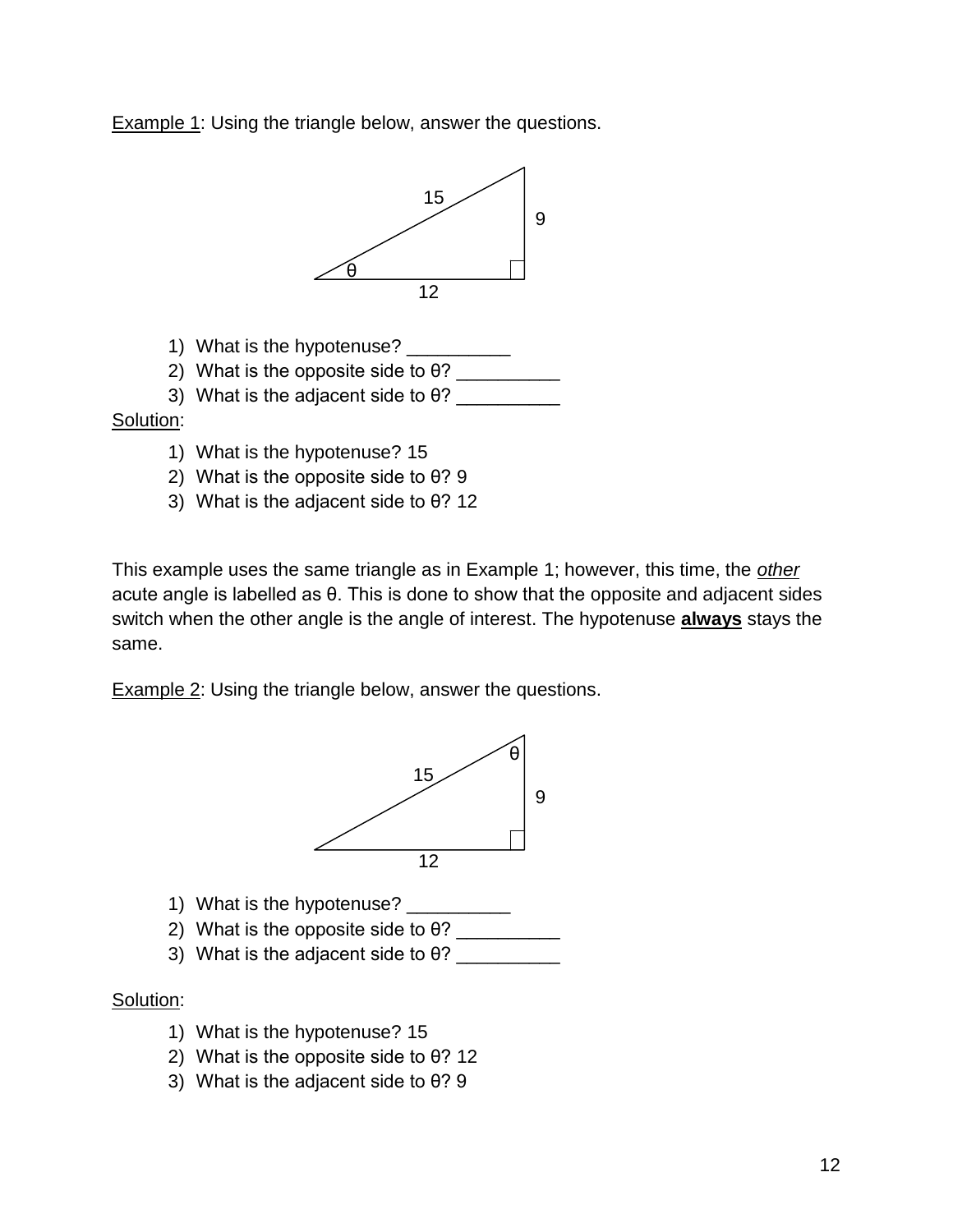# **ASSIGNMENT 4 – TRIGONOMETRY**

For each of the right triangles below, mark the hypotenuse, and the sides that are opposite and adjacent sides to θ as shown in the example.







13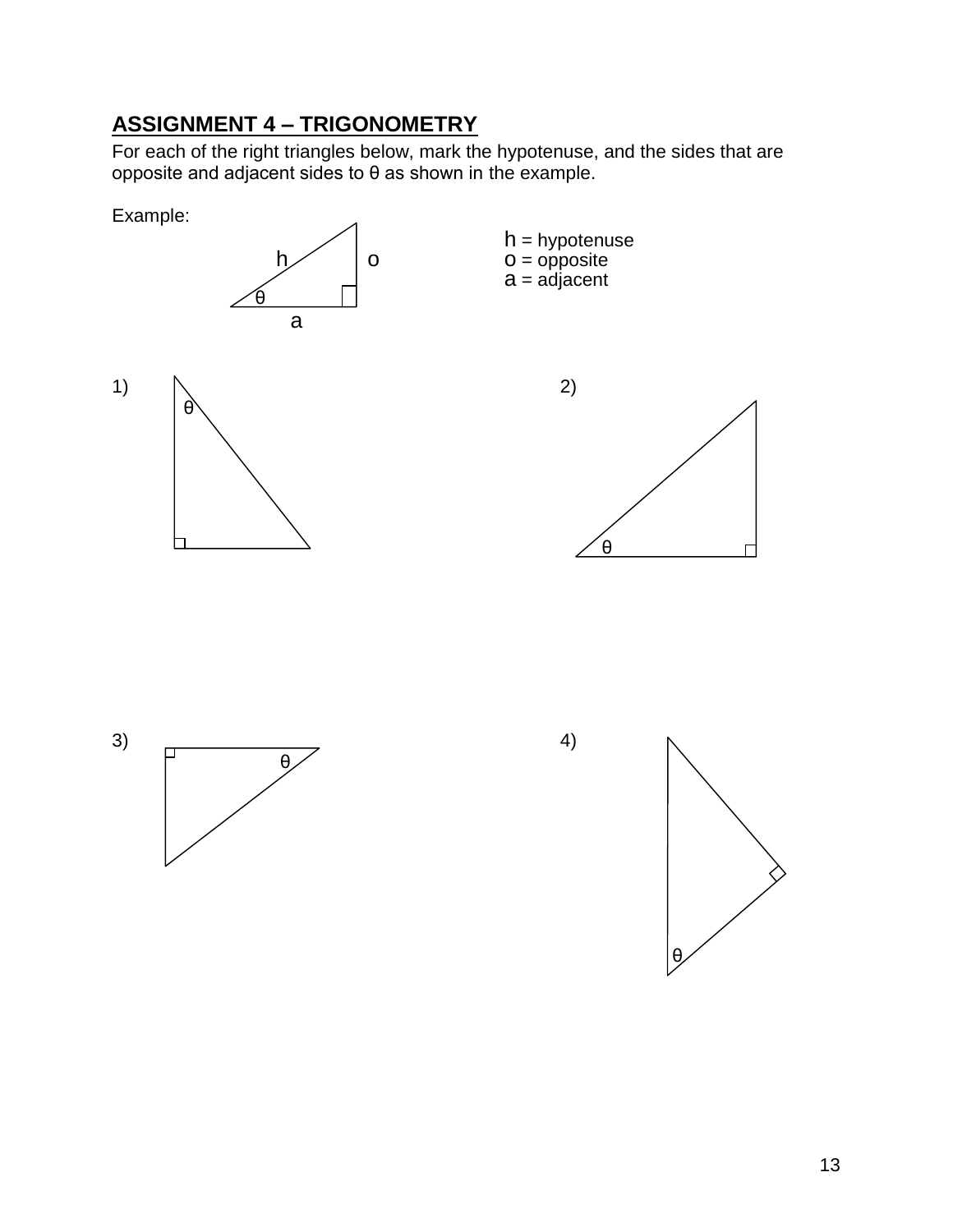## **TRIGONOMETRIC RATIOS**

In the previous unit about similar figures, you learned that the ratios of corresponding sides of similar triangles are equal. When the angles of different triangles are the same, the ratio of the sides within the triangle will always be the same. They depend only on the measure of the angle of interest, not the size of the triangle. These ratios are the trigonometric ratios.

There are three trigonometric ratios we are concerned with: sine, cosine, and tangent.

# **THE SINE RATIO**

The *sine of angle θ* means the ratio of the length of opposite side to the length of the hypotenuse. It is abbreviated as **sin θ** but read as sine θ. It is written like this:

$$
\sin \theta = \frac{opposite}{hypotenuse} \quad \text{or} \quad \sin \theta = \frac{0}{h}
$$

Example 1: Find the sine of  $\theta$  in this triangle. Round to 4 decimal places.



Solution:

The opposite side is 5 and the hypotenuse is 13. So

sin θ = *h o*  $=$   $\frac{1}{13}$ 5  $= 0.3846$  So sin θ = 0.3846

Note: Rounding to 4 decimal places is standard when calculating trigonometric ratios.

Example 2: Use your calculator to determine the following sine ratios. Round to 4 decimal places.

a)  $\;$  sin 15 $^{\rm 0}$   $\;$  b) sin 67 $^{\rm 0}$ c) sin  $42^0$ 

## **\*\*\*\*\* REMEMBER TO SET YOUR CALCULATOR ON DEGREES (DEG) \*\*\*\***

Solution: Type "sin" followed by the angle, and then "=" to solve

a) sin 15 $^0$  = 0.2588 b) sin 67 $^0$  = 0.9205 c) sin 42 $^0$  = 0.6691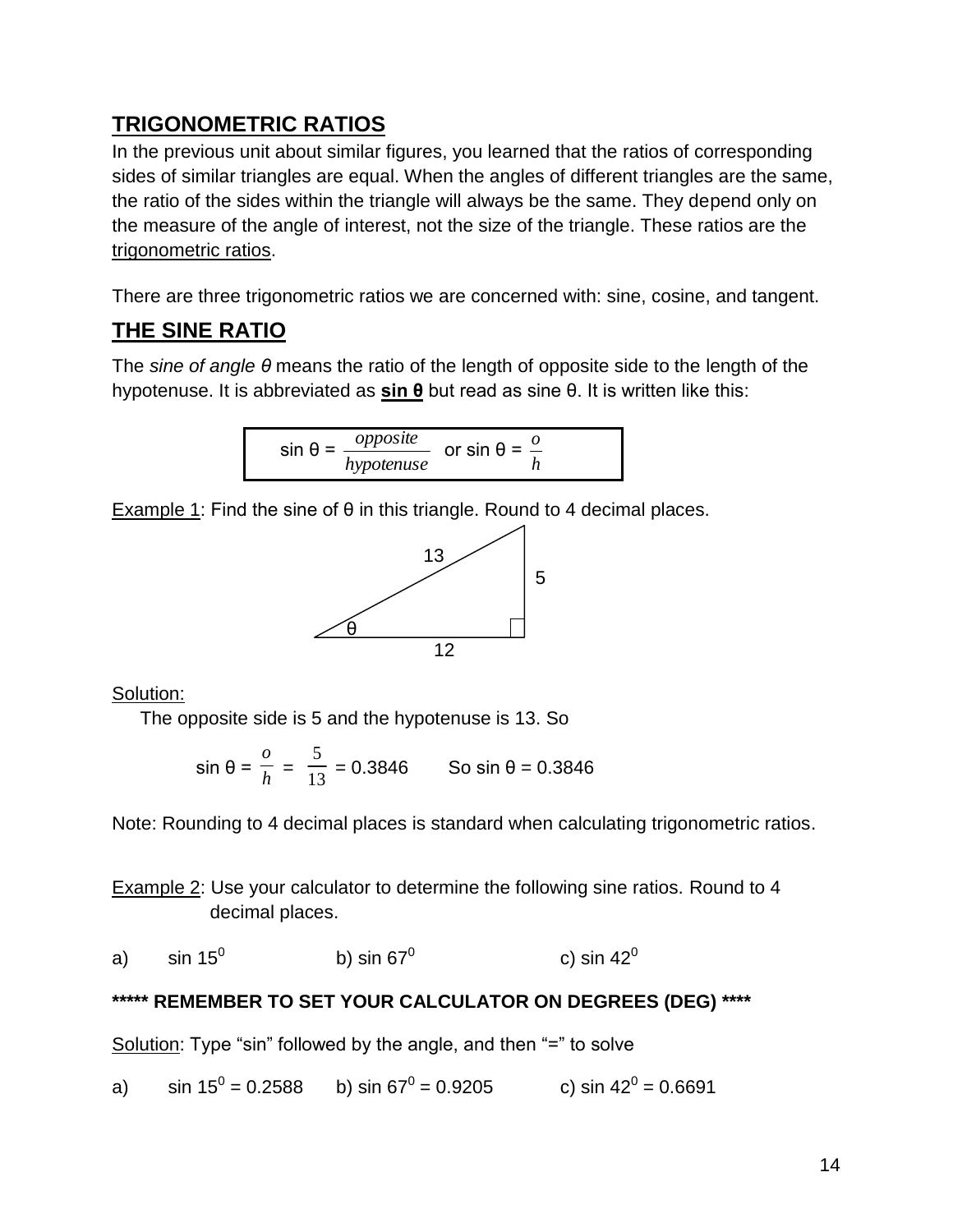### **THE COSINE RATIO**

The co*sine of angle θ* means the ratio of the adjacent side to the hypotenuse. It is abbreviated as **cos θ** but read as cosine θ. It is written like this:

$$
\cos \theta = \frac{adjacent}{hypotenuse} \quad \text{or } \cos \theta = \frac{a}{h}
$$

Example 1: Find the cosine of  $\theta$  in this triangle.



Solution:

The adjacent side is 12 and the hypotenuse is 13. So

$$
\cos \theta = \frac{a}{h} = \frac{12}{13} = 0.9231
$$

Note: Rounding to 4 decimal places is standard when calculating trigonometric ratios.

Example 2: Use your calculator to determine the following cosine ratios. Round to 4 decimal places.

a)  $\cos 15^\circ$ b)  $\cos 67^\circ$ c)  $\cos 42^\circ$ 

#### **\*\*\*\*\* REMEMBER TO SET YOUR CALCULATOR ON DEGREES (DEG) \*\*\*\***

Solution: Type "cos" followed by the angle, and then "=" to solve

a) 
$$
\cos 15^\circ = 0.9659
$$
 b)  $\cos 67^\circ = 0.3907$  c)  $\cos 42^\circ = 0.7431$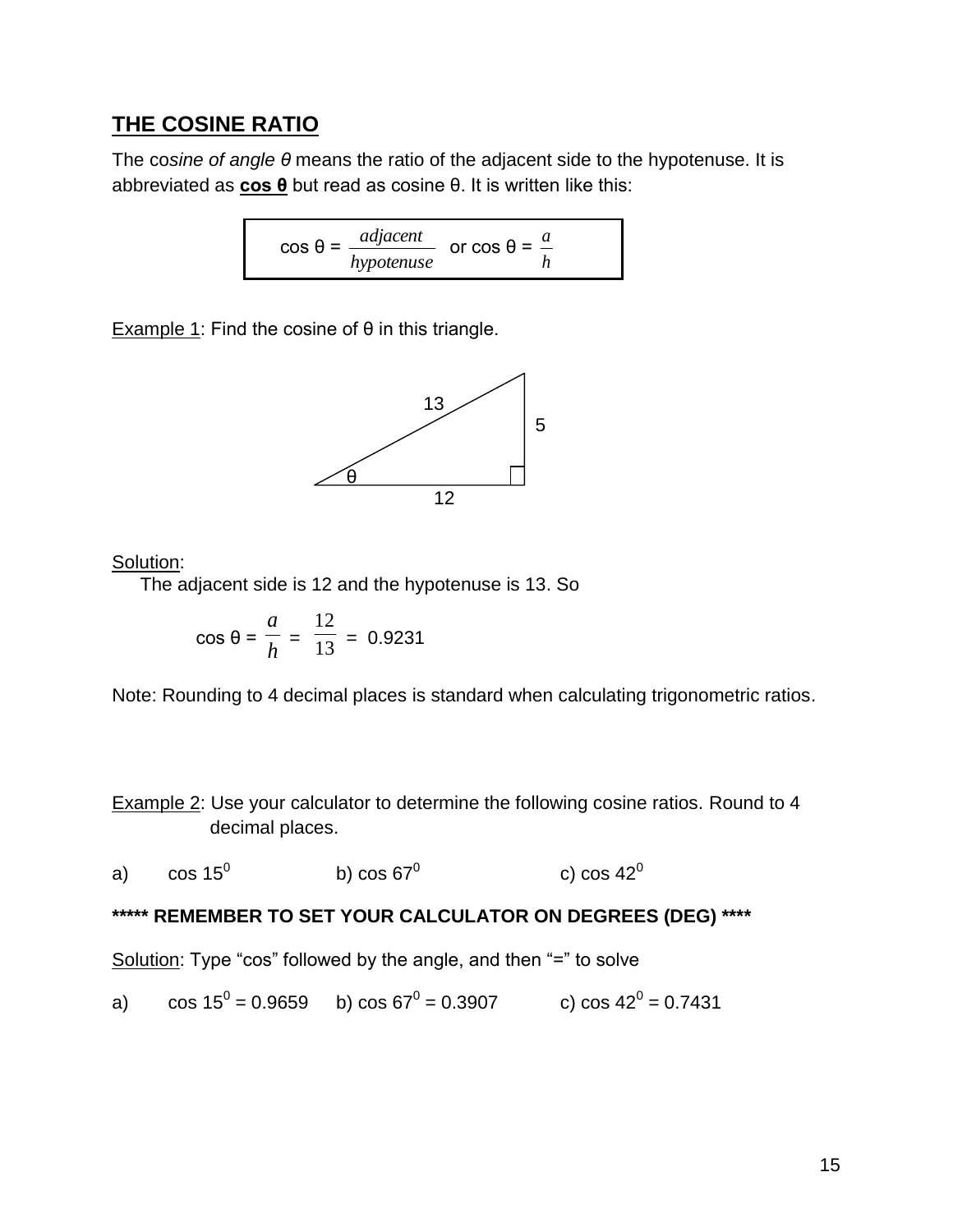### **THE TANGENT RATIO**

The *tangent of angle θ* means the ratio of the opposite side to the adjacent side. It is abbreviated as **tan θ** but read as tangent θ. It is written like this:

> tan θ = *opposite adjacent* or tan θ = *o a*

Example 1: Find the tangent of  $θ$  in this triangle.



Solution:

The opposite side is 5 and the adjacent side is 12. So

$$
\tan \theta = \frac{o}{a} = \frac{5}{12} = 0.4167
$$

Note: Rounding to 4 decimal places is standard when calculating trigonometric ratios.

Example 2: Use your calculator to determine the following tangent ratios. Round to 4 decimal places.

a)  $\tan 15^\circ$ b) tan  $67^\circ$ c) tan  $42^0$ 

### **\*\*\*\*\* REMEMBER TO SET YOUR CALCULATOR ON DEGREES (DEG) \*\*\*\***

Solution: Type "tan" followed by the angle, and then "=" to solve

a) tan 15 $^0$  = 0.2679 b) tan 67 $^0$  = 2.3559 c) tan 42 $^0$  = 0.9004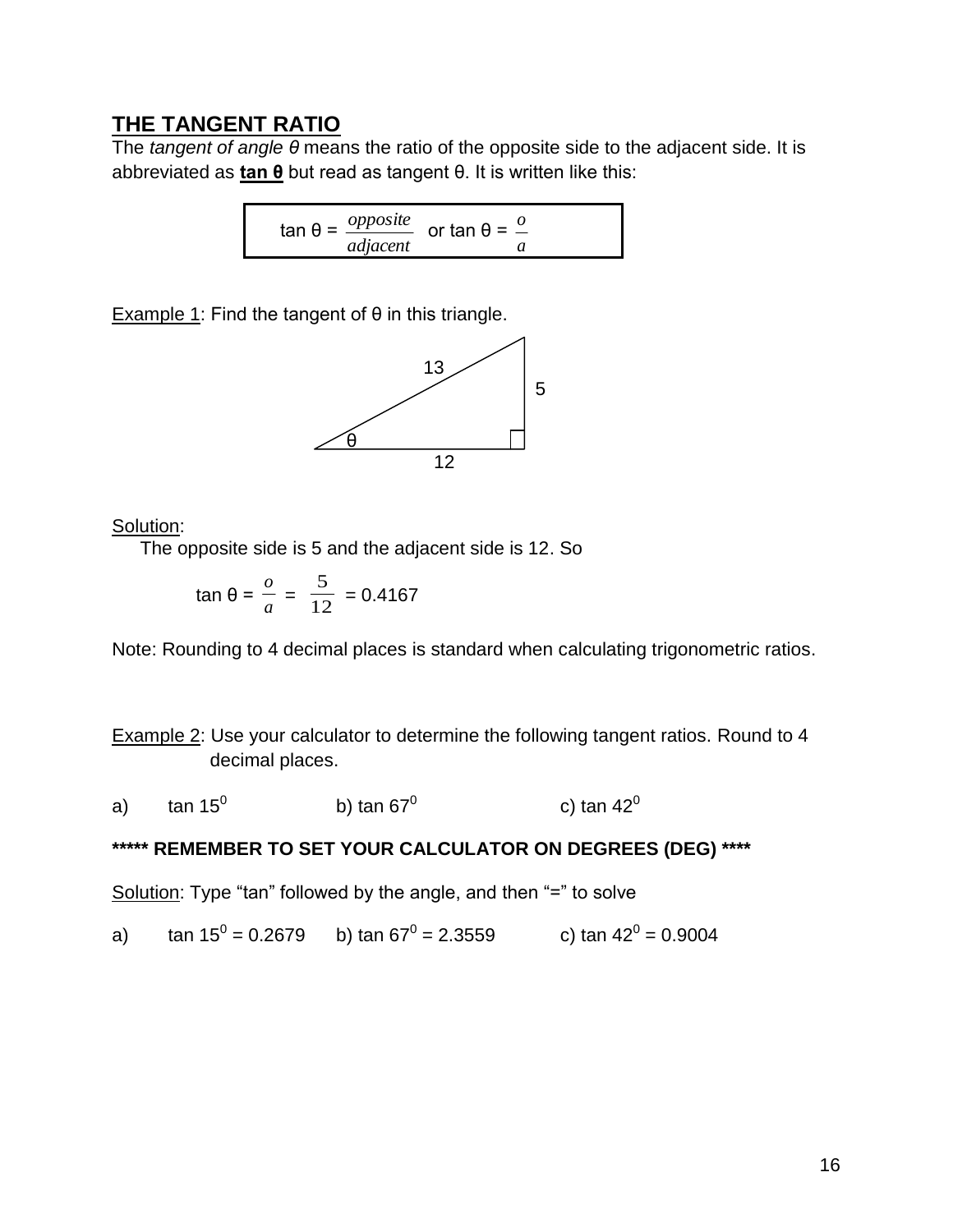# **ASSIGNMENT 5 – THE TRIGONOMETRIC RATIOS**

1)

a) Calculate the value of **sin X** to two decimal places.



b) Calculate the value of **cos X** to two decimal places.



c) Calculate the value of **tan X** to two decimal places.



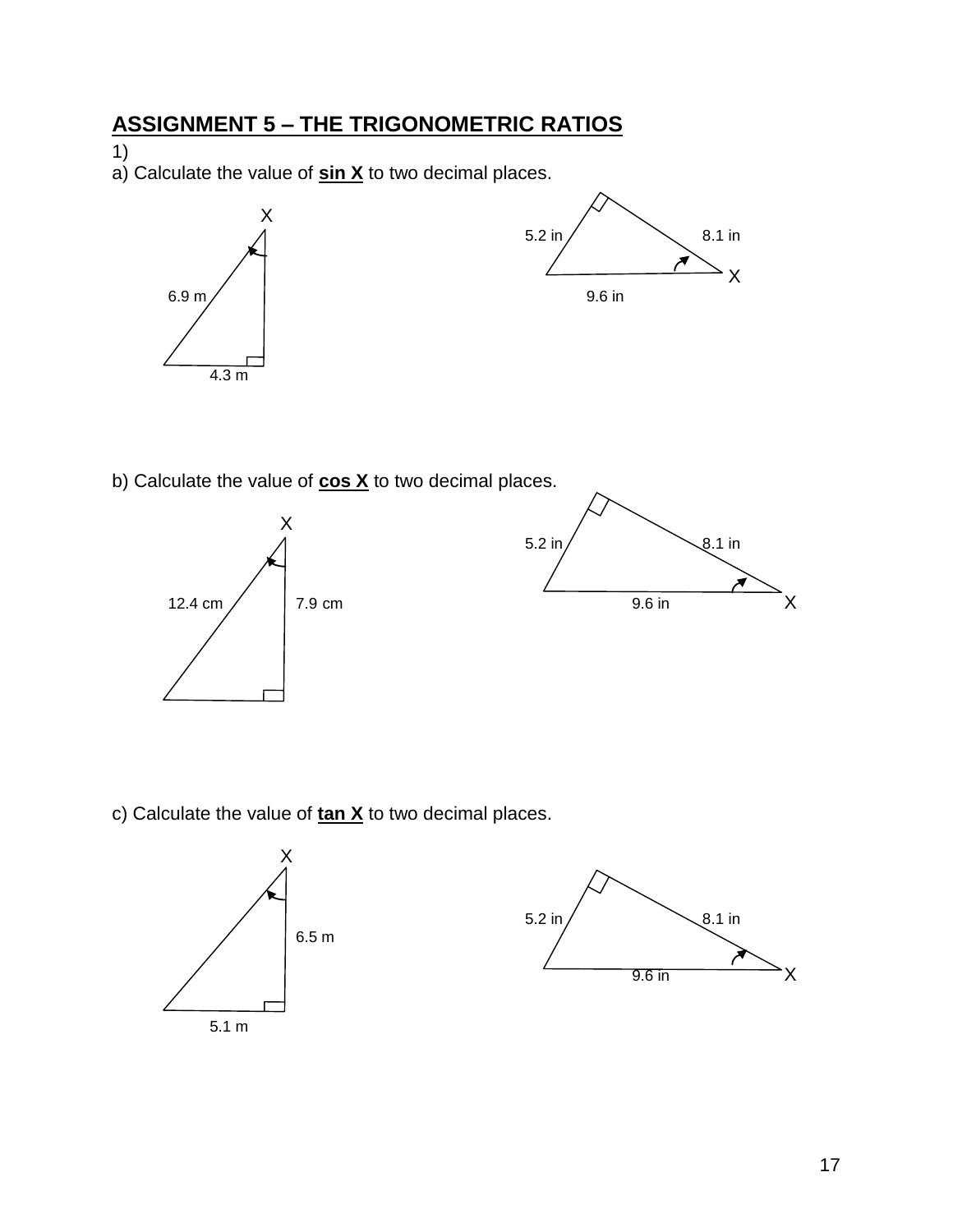2) Use your calculator to determine the value of each of the following sine ratios to four decimal places.



- 3) There are two special sine ratios. Calculate the following and suggest why the values are what the results give you.
- a) sin 0<sup>0</sup> = \_\_\_\_\_\_\_\_\_\_\_\_\_\_ b) sin 90<sup>0</sup> = \_\_\_\_\_\_\_\_\_\_\_\_\_\_
- 4) There are two special cosine ratios. Calculate the following and suggest why the values are what the results give you.

a) cos 0<sup>0</sup> = \_\_\_\_\_\_\_\_\_\_\_\_\_\_ b) cos 90<sup>0</sup> = \_\_\_\_\_\_\_\_\_\_\_\_\_\_

5) There are some special tangent ratios. Calculate the following and suggest why the values are what the results give you.

| a) tan $0^0$ =           | b) tan 45 <sup>0</sup> = |
|--------------------------|--------------------------|
| c) tan 89 <sup>0</sup> = | d) tan 90 $^{\circ}$ =   |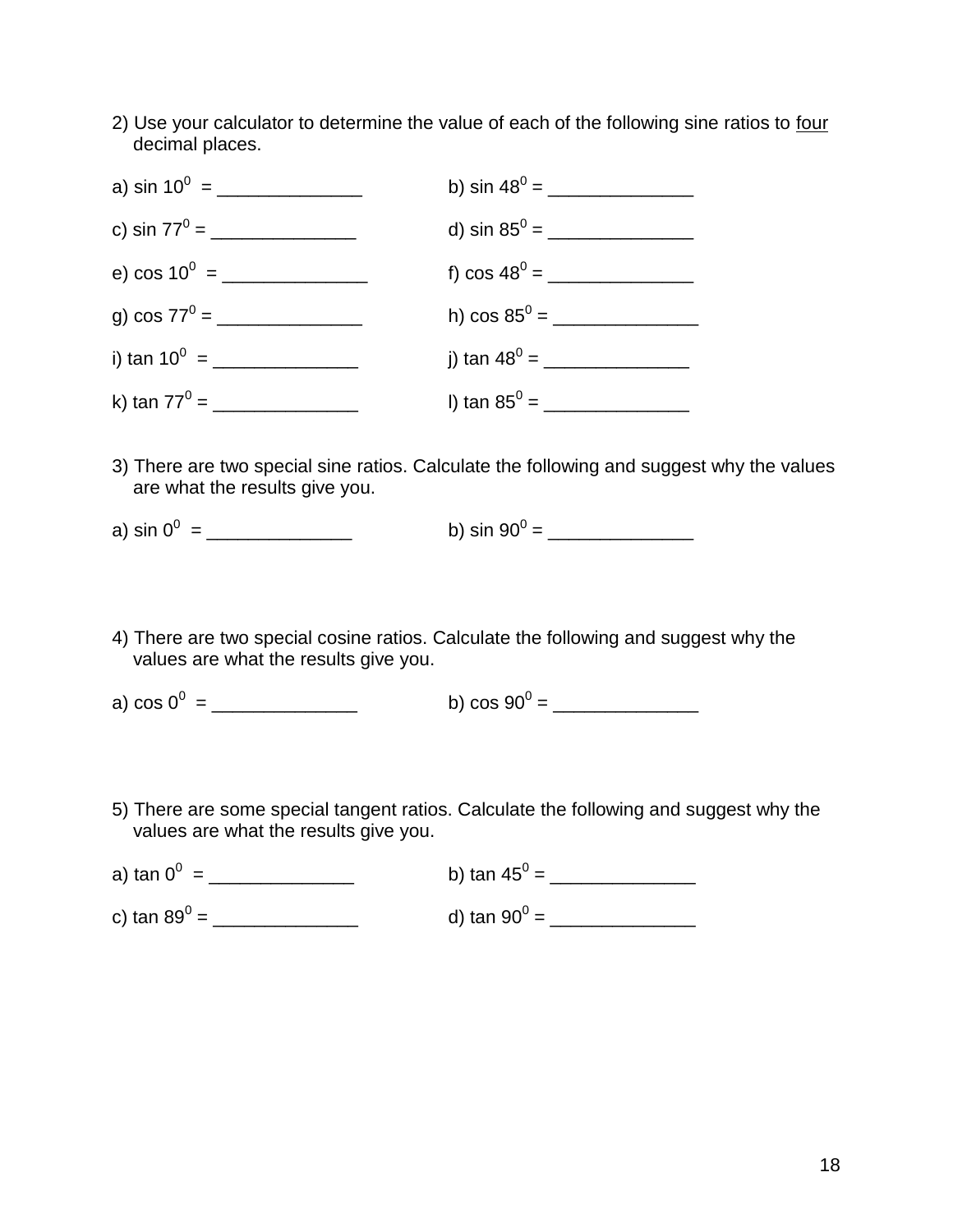### **USING THE SINE RATIO**

Whenever one side and one angle of a right triangle are already known, the remaining sides can be found using the trigonometric ratios. The sine ratio can be used to find missing parts of a right triangle.

Example 1: Use the sine ratio to find the *x* in the triangle below.



Solution:

Step 1: Label the sides of the triangle with **h**, **o** and **a**



Step 2: Circle the number with the side it represents and the unknown (*x*) with the side it represents.

Step 3: Identify the ratio required to solve for *x* Since **o** and **h** are being used, the correct ratio is **sin θ**

Step 4: Substitute the correct values into the correct ratio.

$$
\sin \theta = \frac{0}{h}
$$

$$
\sin 35^0 = \frac{9}{x}
$$

Step 5: Solve using the process Cross Multiply and Divide.

Since 
$$
\sin 35^\circ = \frac{\sin 35}{1}
$$
, then  $\sin 35^\circ = \frac{9}{x}$  becomes  $\frac{\sin 35}{1} = \frac{9}{x}$   
 $x = 9 \times 1 \div \sin 35^\circ$   
= 15.7 m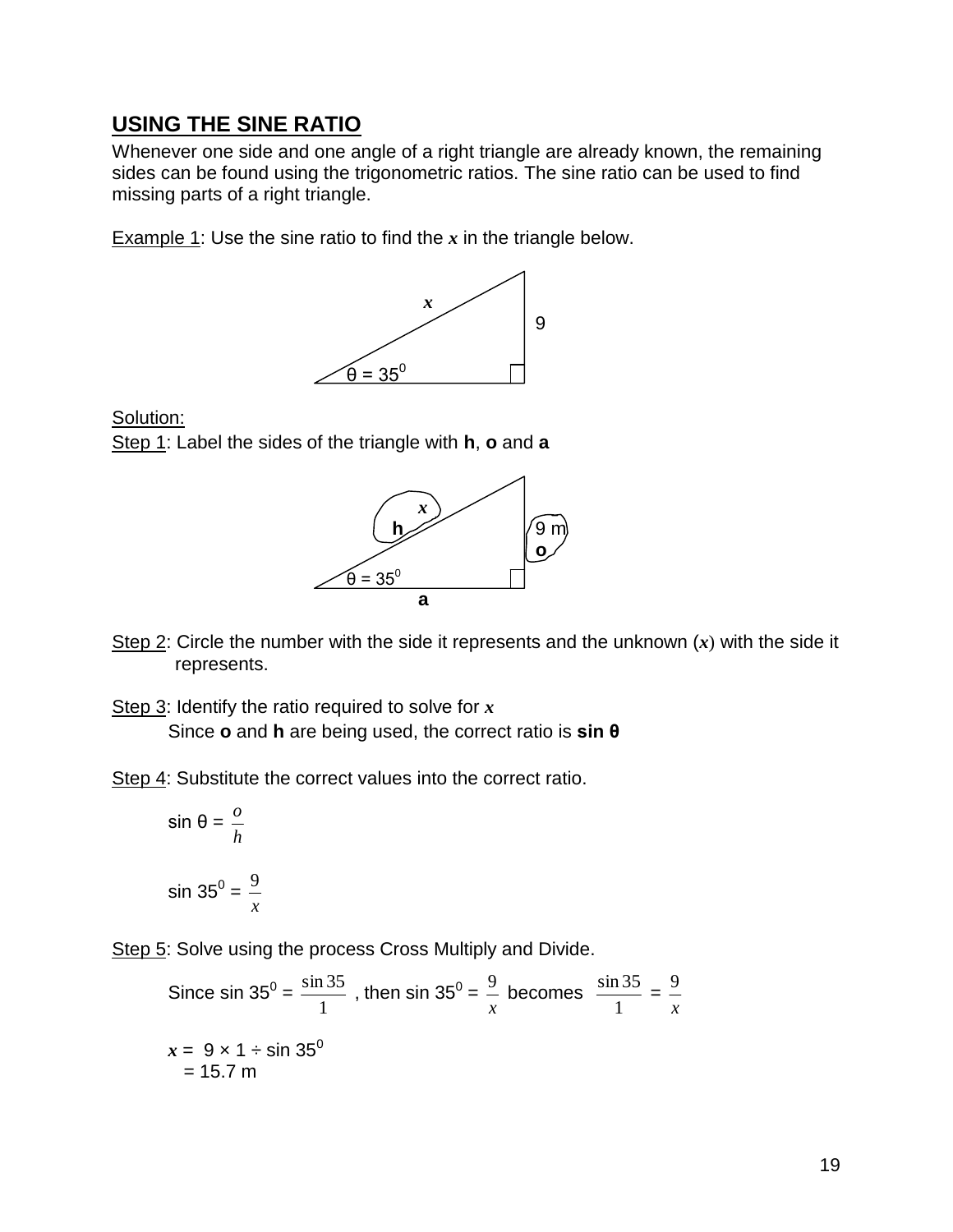Example 2: A ladder 8.5 m long makes an angle of  $72^0$  with the ground. How far up the side of a building will the ladder reach?

#### Solution:

Sketch a diagram and place the information from the question on this diagram. Remember that there will always be a right triangle in your diagram. It is often helpful to draw that triangle and copy the key information from the sketch.





- Step 1: Label the sides of the triangle with **h**, **o** and **a** See above right.
- Step 2: Circle the number with the side it represents and the unknown (*x*) with the side it represents.

Step 3: Identify the ratio required to solve for *x*

Since **o** and **h** are being used, the correct ratio is **sin θ**

Step 4: Substitute the correct values into the correct ratio.

$$
\sin \theta = \frac{0}{h}
$$

$$
\sin 72^0 = \frac{x}{8.5}
$$

Step 5: Solve using the process Cross Multiply and Divide.

Since sin 72<sup>0</sup> =  $\frac{\sinh 1}{1}$  $\frac{\sin 72}{1}$  , then sin 72<sup>0</sup> =  $\frac{x}{8.5}$ *x* becomes  $\frac{341}{1}$ sin 72  $=$   $\frac{1}{8.5}$ *x*  $x = \sin 72^0 \times 8.5 \div 1$  $= 8.1 m$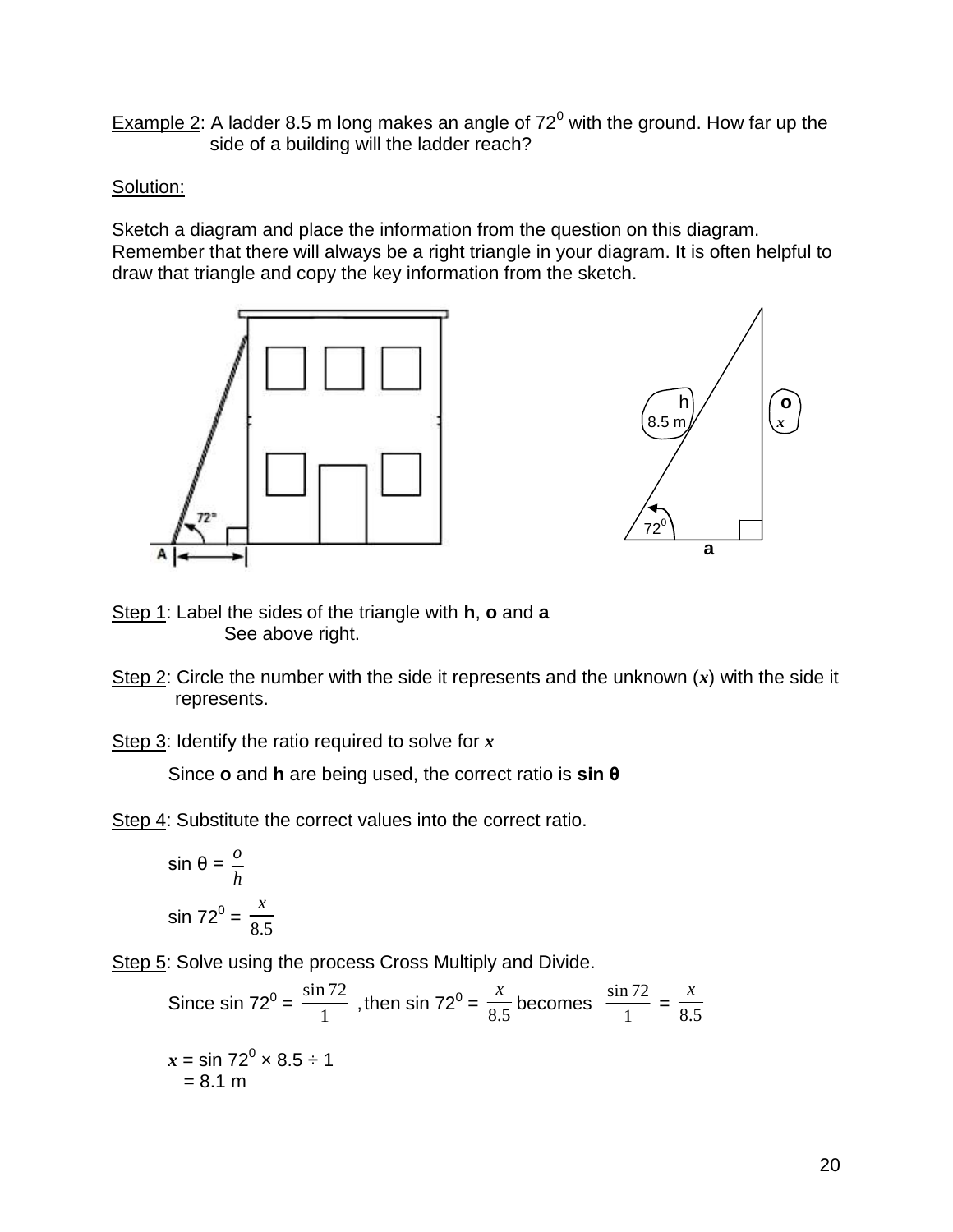### **USING THE COSINE RATIO**

Whenever one side and one angle of a right triangle are already known, the remaining sides can be found using the trigonometric ratios. The cosine ratio can be used to find missing parts of a right triangle.

Example 1: Use the correct trig ratio to find the *x* in the triangle below.



Solution: Step 1: Label the sides of the triangle with **h**, **o** and **a**



Step 2: Circle the number with the side it represents and the unknown (*x*) with the side it represents.

Step 3: Identify the ratio required to solve for *x*

Since **a** and **h** are being used, the correct ratio is **cos θ**

Step 4: Write down the chosen ratio and substitute the correct values into the correct ratio.

cos θ = *h a*  $\cos 30^0 =$ 5 *x*

Step 5: Solve using the process Cross Multiply and Divide.

Since  $\cos 30^\circ =$ 1  $\frac{\cos 30}{1}$ , then cos 30<sup>0</sup> = 5  $\frac{x}{x}$  becomes 1  $\frac{\cos 30}{1}$  = 5 *x*  $x = \cos 30^{\circ} \times 5 \div 1$  $= 4.3$  cm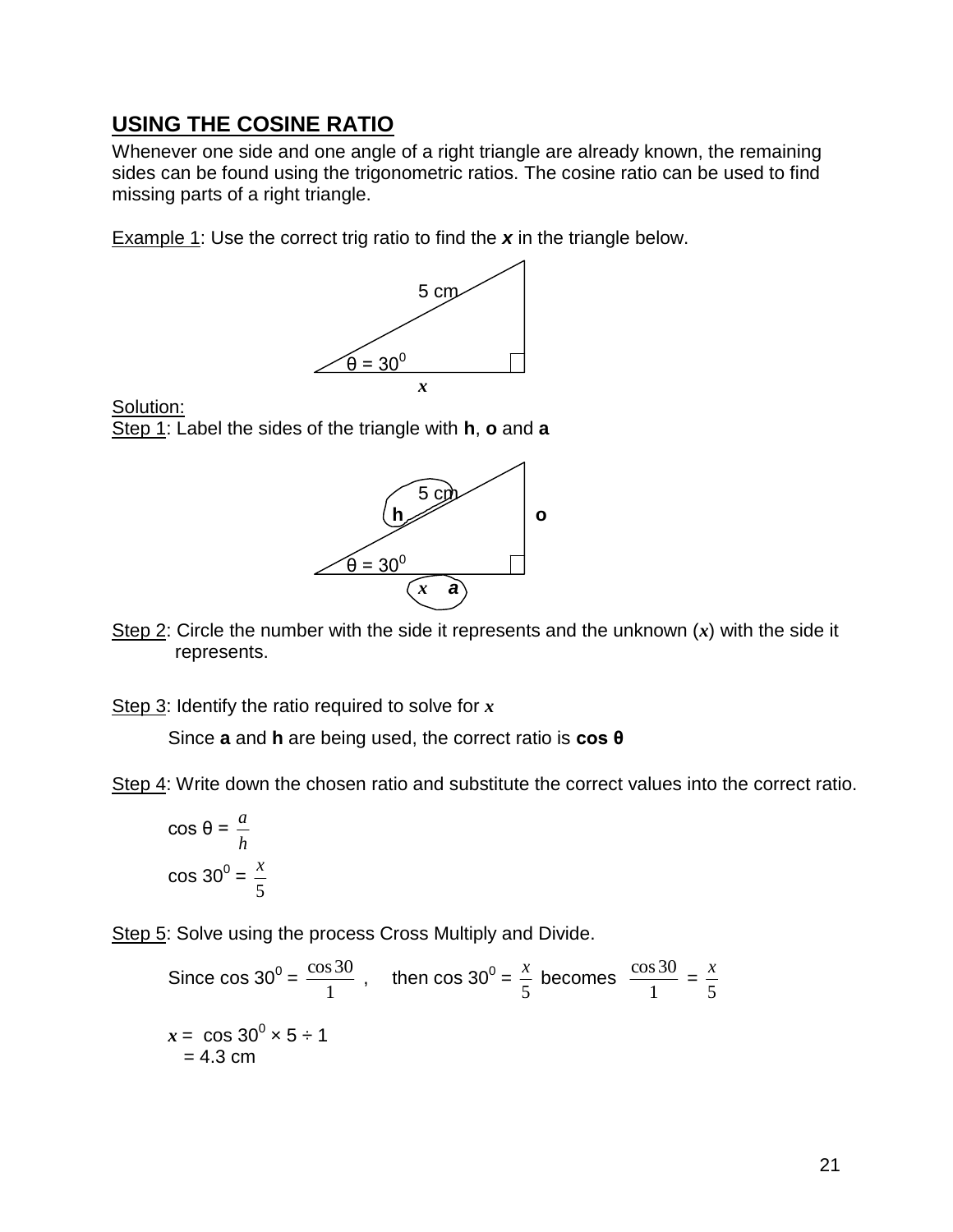### **USING THE TANGENT RATIO**

Whenever one side and one angle of a right triangle are already known, the remaining sides can be found using the trigonometric ratios. The tangent ratio can be used to find missing parts of a right triangle.

Example 1: Use the correct trig ratio to find the *x* in the triangle below.



Solution:

Step 1: Label the sides of the triangle with **h**, **o** and **a**



Step 2: Circle the number with the side it represents and the unknown (*x*) with the side it represents.

Step 3: Identify the ratio required to solve for *x*

Since **o** and **a** are being used, the correct ratio is **tan θ**

Step 4: Substitute the correct values into the correct ratio.

$$
\tan \theta = \frac{0}{a}
$$
  

$$
\tan 15 = \frac{2}{x}
$$

Step 5: Solve using the process Cross Multiply and Divide.

Since tan  $15^0$  = 1  $\frac{\tan 15}{\tan 15}$ , then tan 15<sup>0</sup> = *x*  $2$  becomes 1  $\frac{\tan 15}{\sin 15}$  = *x* 2  $x = 2 \times 1 \div \tan 15^\circ$  $= 7.5$  mm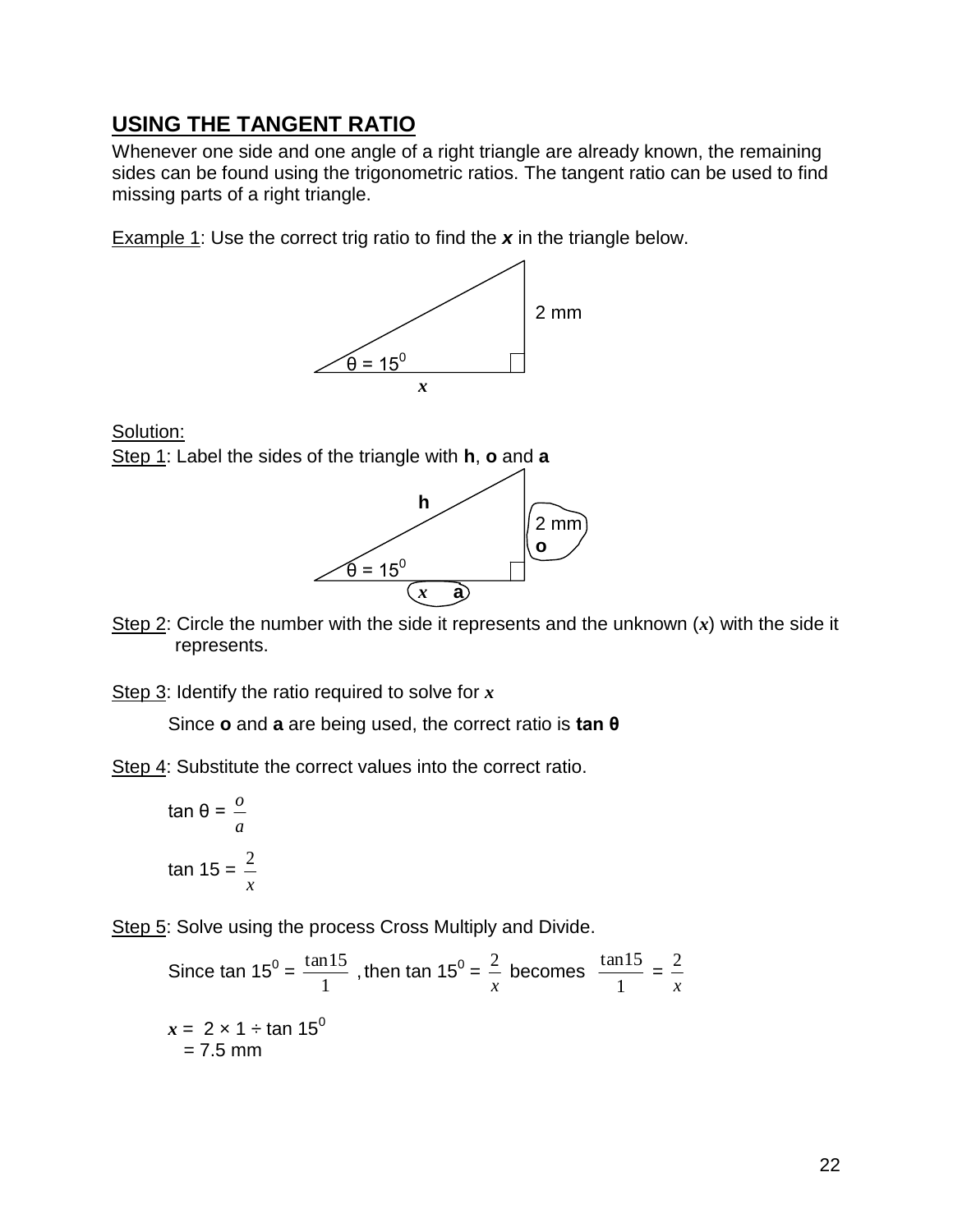## **ANGLE OF ELEVATION AND DEPRESSION**

When you look up at an airplane flying overhead for example, the angle between the horizontal and your line of sight is called the **angle of elevation**.



When you look down from a cliff to a boat passing by, the angle between the horizontal and your line of sight is called the **angle of depression**.

When you are given the angle of depression, it is important to carefully use this angle in your triangle.

Example 1: You are standing at the top of a cliff. You spot a boat 200 m away at an angle of depression of 55<sup>0</sup> to the horizon. How far is the boat from the coast? Draw a diagram to illustrate this situation.

Solution: Draw a diagram, label it with the information, and then solve the triangle.



200 m The angle inside the triangle is the complement to the angle of depression. To find that angle, do the following:  $\theta = 90^0$  -  $55^0$  $\theta = 35^0$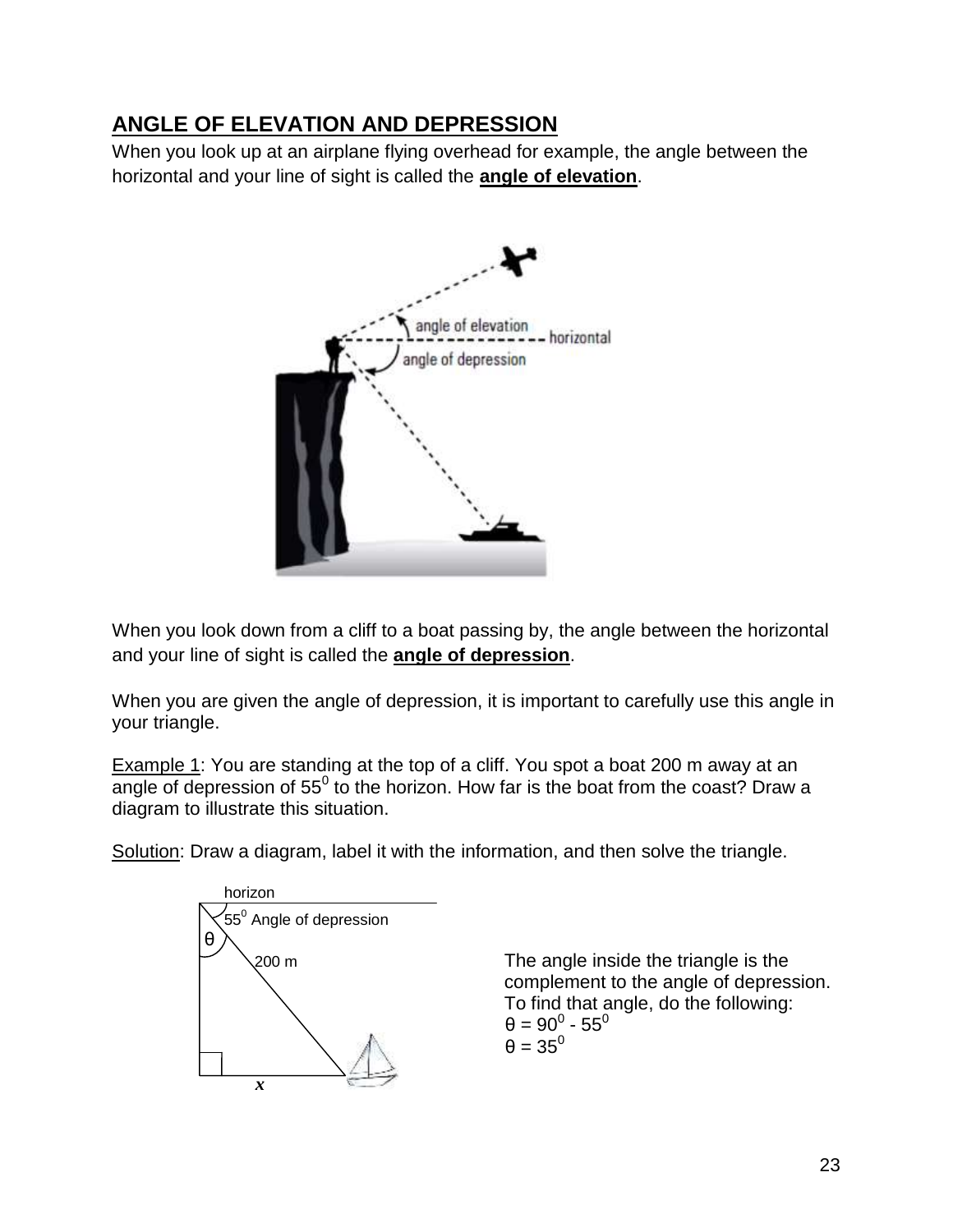# **ASSIGNMENT 6 – FINDING SIDES IN RIGHT TRIANGLES**

1) Calculate the length of the side indicated in the following diagrams. Round to **one** decimal place.

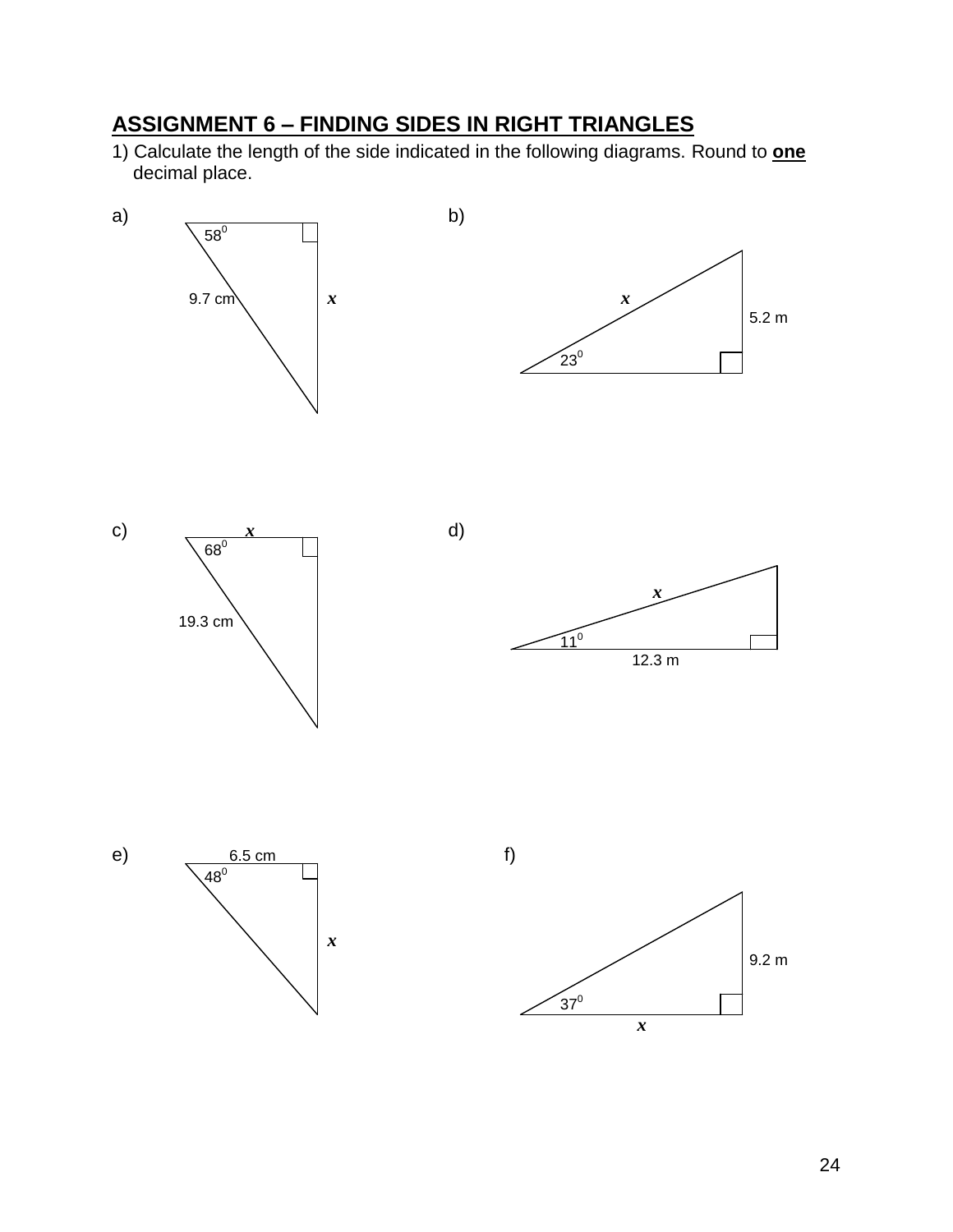2) The angle of elevation from the ground to the top of a flagpole is 14<sup>0</sup>. Draw a sketch to illustrate this situation.

3) From a building, the angle of depression to a fountain is 62<sup>0</sup>. The fountain is 75 metres away (along the ground) from the building. Draw a sketch to illustrate this situation.

4) From the top of a 45 metre tall oil rig's mast, the angle of depression to the ground is  $12<sup>0</sup>$ . Draw a sketch to illustrate this situation, and then find the distance from the top of the mast to the ground along the sight line.

5) A ramp makes an angle of  $22^0$  with the ground. If the end of the ramp is 1.5 m above the ground, how long is the ramp?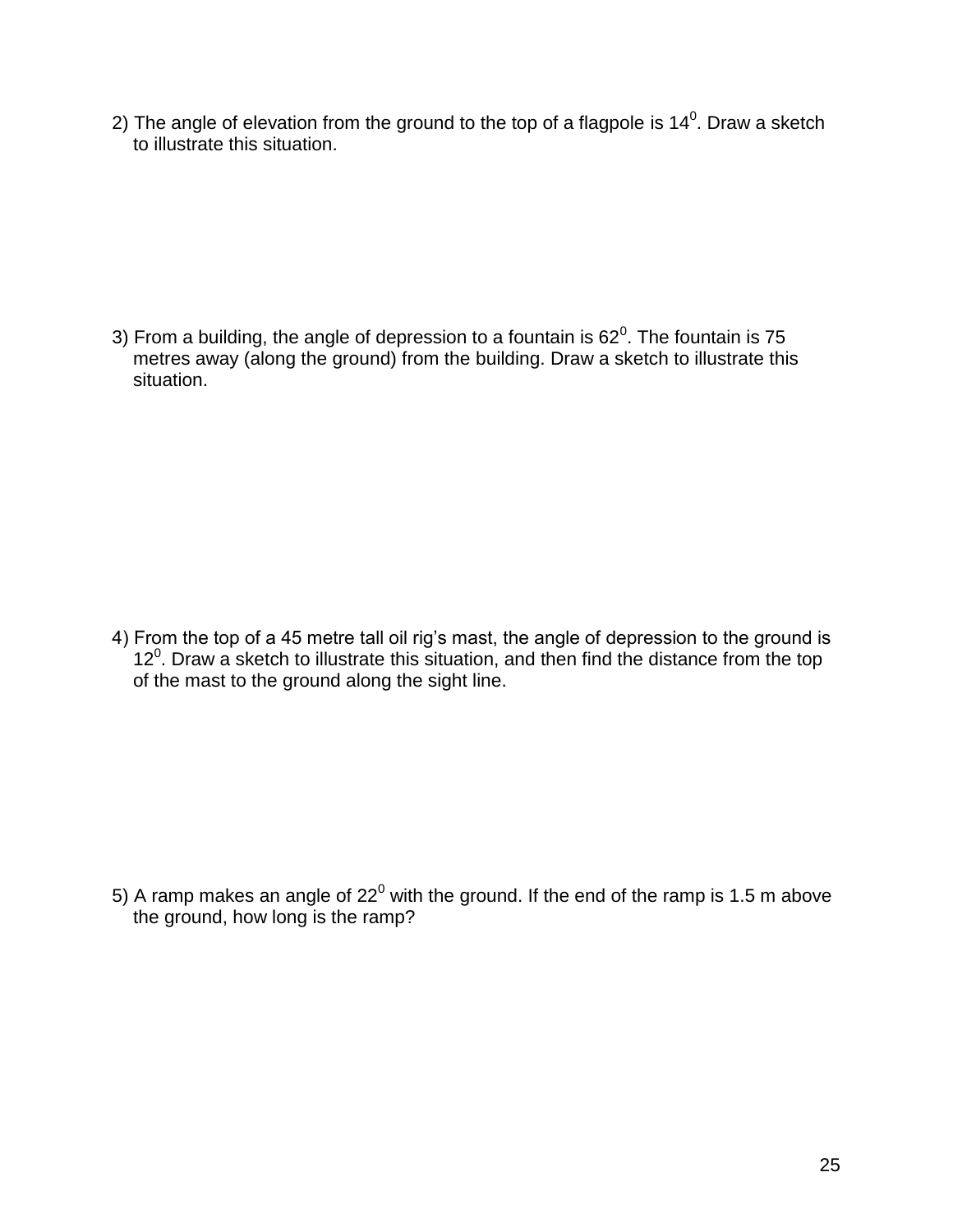6) A weather balloon, which is blowing in the wind, is tied to the ground with a 15 m string. How high is the balloon if the angle between the string and the ground is  $38^0$ ?

7) A child's slide rises to a platform at the top is 20<sup>0</sup>. If the horizontal distance that the slide covers is 25 m long, how long is the slide?



8) A flagpole is anchored to the ground by a guy wire that is 12 m long. The guy wire makes an angle of  $63^0$  with the ground. How far from the base of the flagpole must the guy wire be anchored into the ground?

9) A man stands 15 m from the base of a tree. He views the top of the tree at an angle of elevation of 58 $^0$ . How tall is the tree?

10) How far from the side of a house is the base of a ladder if the angle of elevation is  $70^0$ and the ladder reaches 15 feet up the side of the house?

## **ASK YOUR TEACHER FOR UNIT QUIZ 2.**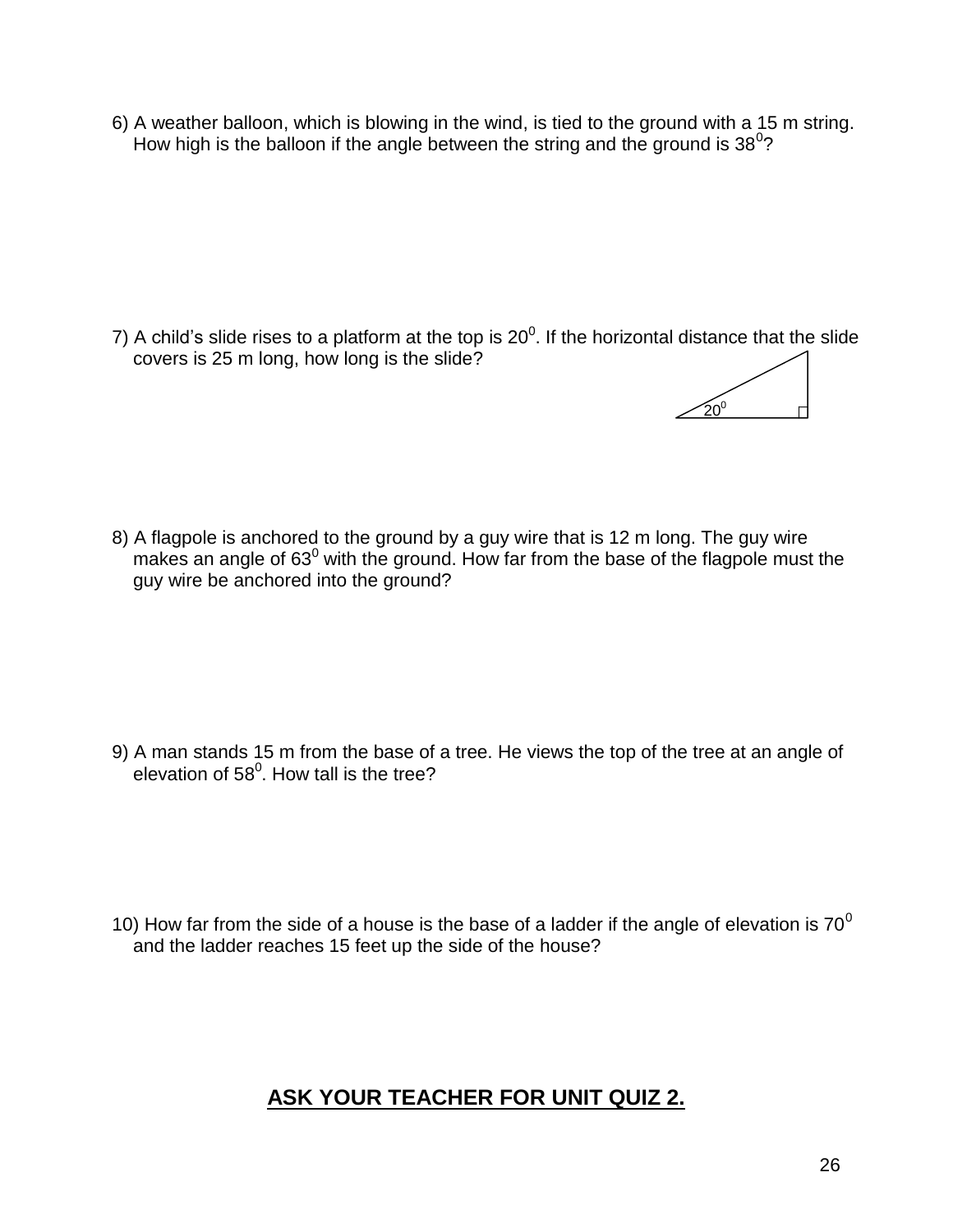## **FINDING ANGLES IN RIGHT TRIANGLES**

So far in this unit, you have used the trigonometric ratios to find the length of a side. But if you know the trigonometric ratio, you can calculate the size of the angle. This requires and "inverse" operation. You can use your calculator to find the opposite of the usual ratio provided you can calculate the ratio. To do this you need 2 sides in the triangle. You can think of the inverse in terms of something simpler: addition is the opposite or inverse of subtraction. In the same way, trig functions have an inverse.

To calculate the inverse, you usually use a 2nd function and the sin/cos/tan buttons on your calculator in sequence. If you look at your calculator just above the sin/cos.tan buttons, you should see the following:  $sin^{-1}$ ,  $cos^{-1}$ ,  $tan^{-1}$ . These are the inverse functions. If you use these buttons, you will be able to turn a ratio into an angle.

**Example 1:** Calculate each angle to the nearest whole degree.

a) sin  $X = 0.2546$ b)  $cos Y = 0.1598$ c) tan  $Z = 3.2785$ 

Solution: Use the appropriate inverse function on your calculator.

NOTE: Every calculator is different in how the buttons are keyed in order to achieve the desired outcome. Most calculators will need to key "**2ndF sin**" or "**Shift sin**" in order to get  $\sin^{-1}$  displayed. Then key in the value with or without brackets as necessary.

| a) | $\sin X = 0.2546$<br>$X = \sin^{-1}(0.2546)$<br>$X = 14.74988^{\circ}$ | Angle X is $15^{\circ}$ . |
|----|------------------------------------------------------------------------|---------------------------|
| b) | $\cos Y = 0.1598$<br>$Y = cos^{-1}(0.1598)$<br>$Y = 80.8047^0$         | Angle Y is $81^\circ$ .   |
| C) | $tan Z = 3.2785$<br>$Z = \tan^{-1}(3.2785)$<br>$Z = 73.03737^0$        | Angle Z is $73^{\circ}$ . |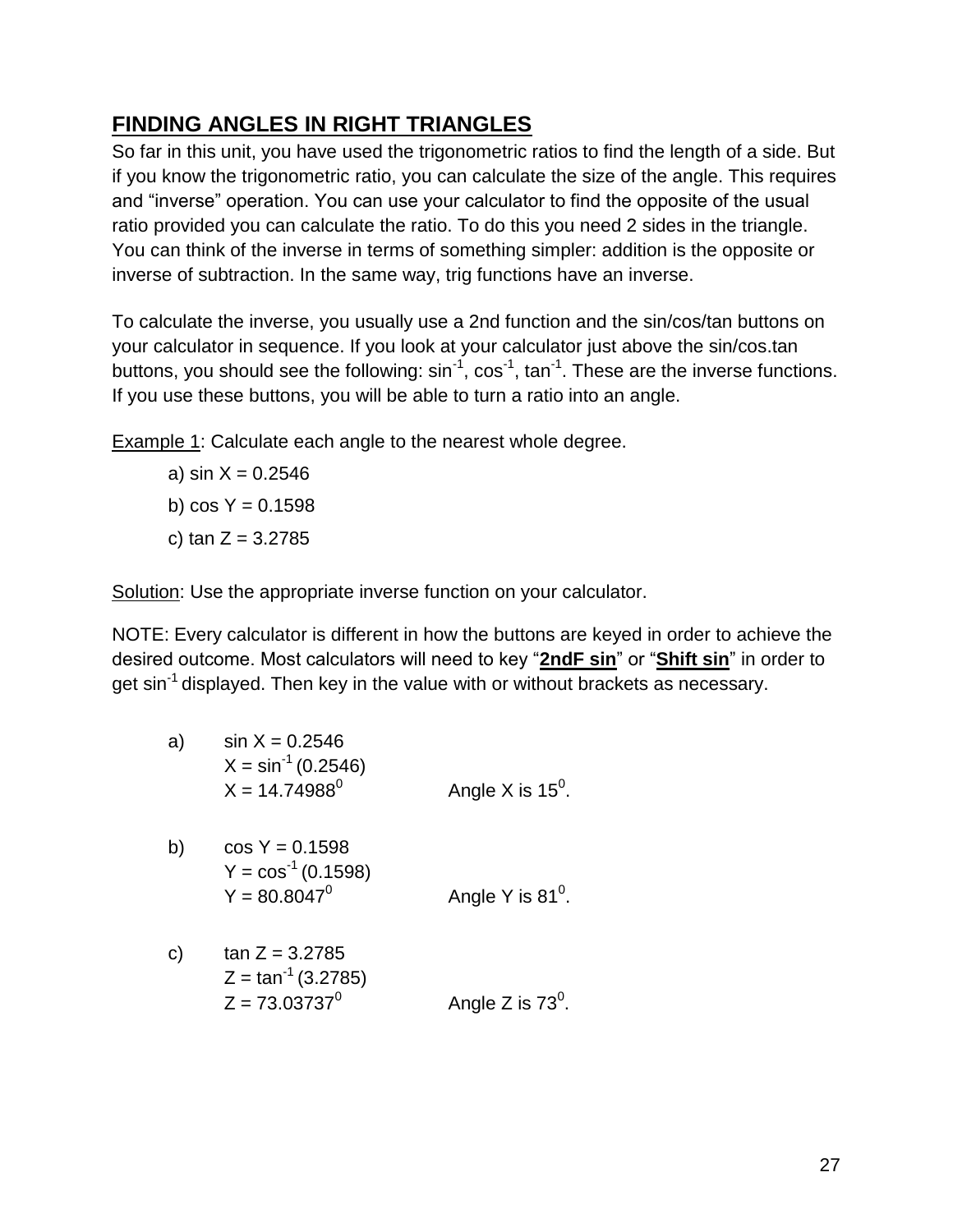Example 2: Determine the angle  $θ$  in the following triangle.



#### Solution:

1) h, o, a the triangle

- 2) Circle the letters with their partner numbers
- 3) Choose the appropriate trig ratio. In this case,  $h/$   $|/5$  m it is tangent. *o*
- 4) Write down the ratio and fill it in.





5) Divide the numerator (top number) by the denominator (bottom number) in the fraction to get a decimal number.

tan θ = 1.66666

6) Use the inverse function to solve for θ.

θ = tan<sup>-1</sup> (1.66666) θ = 59.0352<sup>0</sup> Angle θ is approximately 59<sup>0</sup>.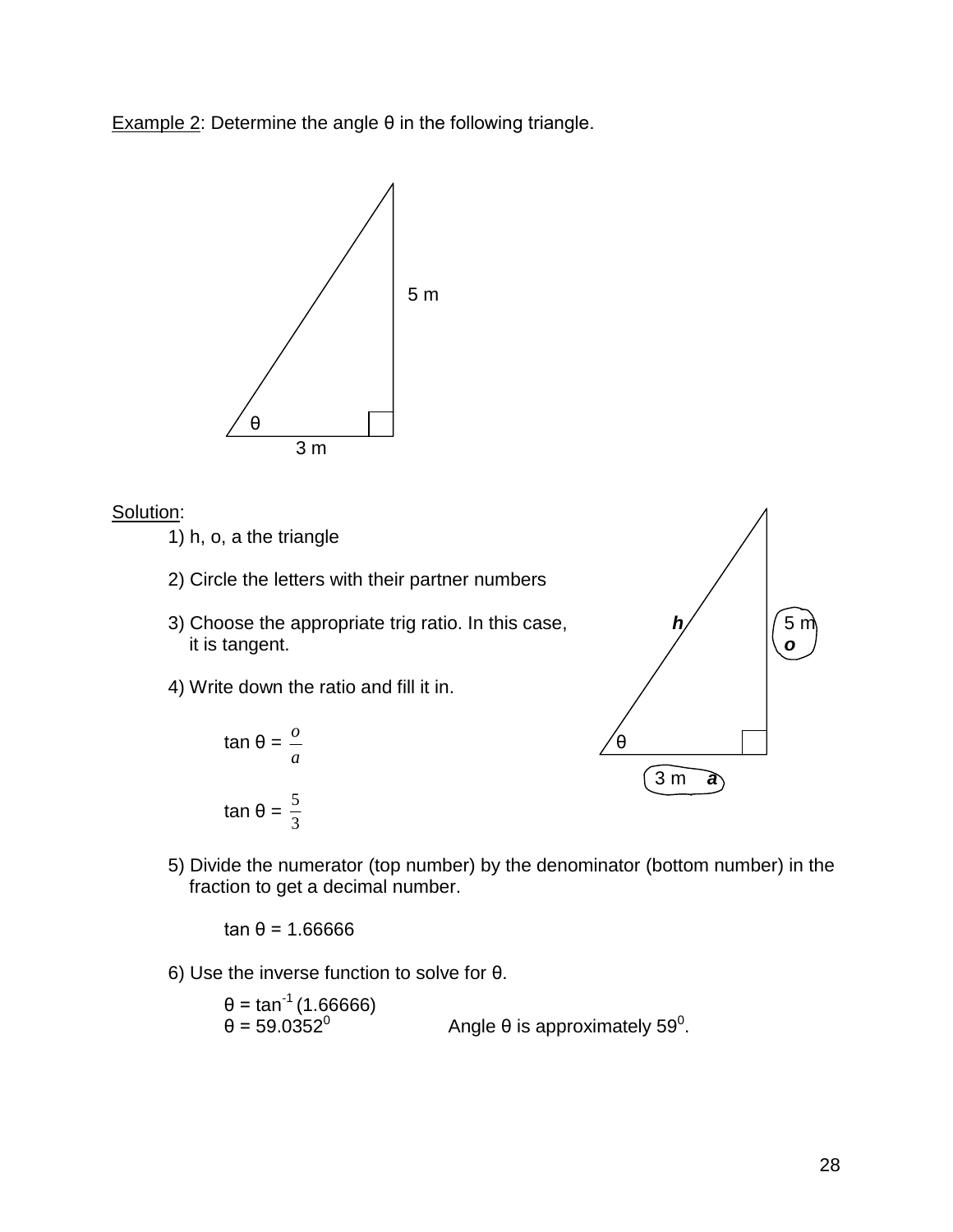### **ASSIGNMENT 7 – FINDING ANGLES IN RIGHT TRIANGLES**

- 1) Calculate the following angles to the nearest whole degree.
- a)  $\sin D = 0.5491$  b)  $\cos F = 0.8964$ c) tan  $G = 2.3548$  d) sin  $P = 0.9998$
- e)  $\cos Q = 0.3097$  f) tan R = 0.4663
- 2) After an hour of flying, a jet has travelled 300 miles, but gone off course 48 miles west of its planned flight path. What angle, θ, is the jet off course?



3) At what angle to the ground is an 8 m long conveyor belt if it is fastened 5 m from the base of the loading ramp?

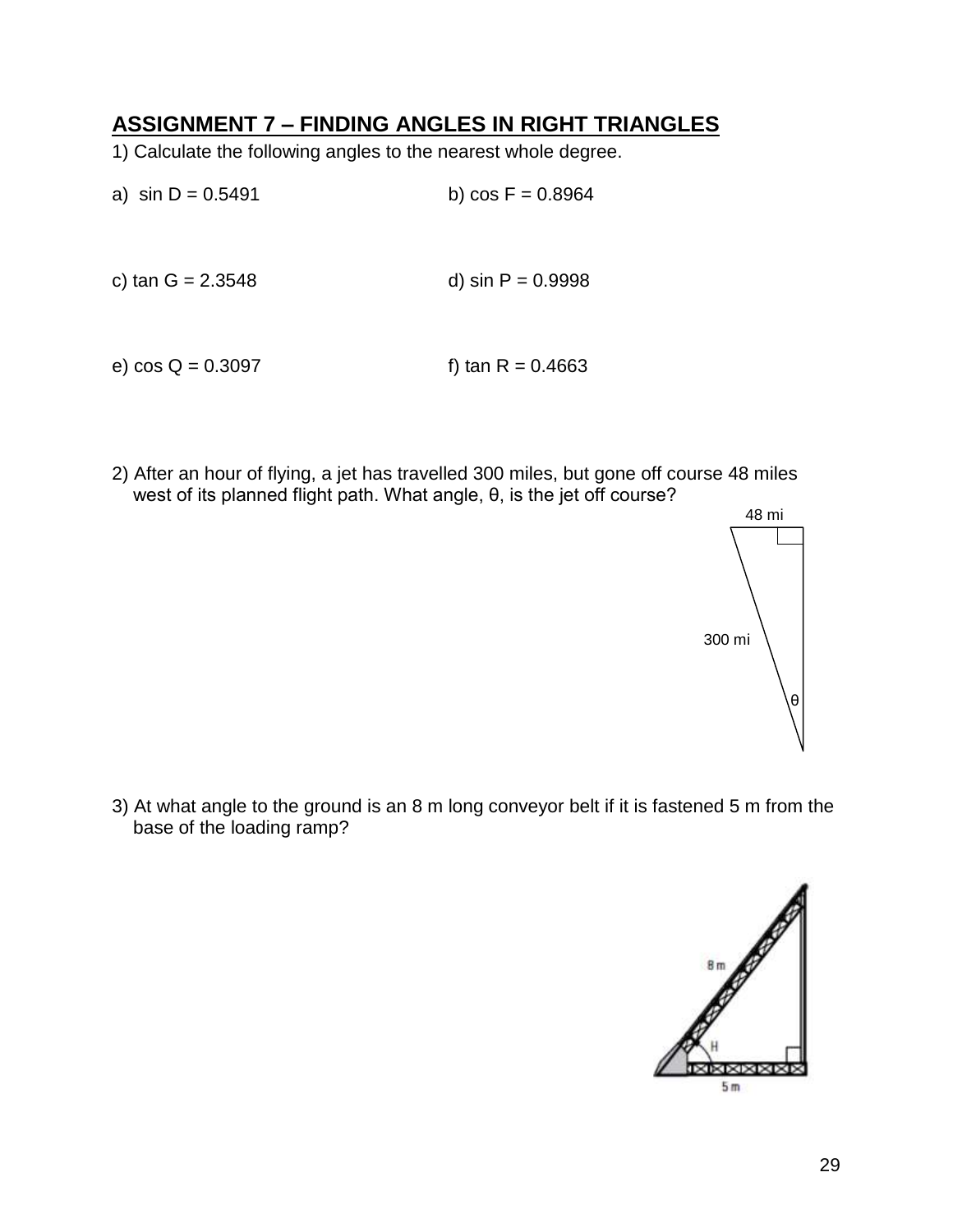4) If a boat is 150 m from the base of a 90 m cliff, what is the angle of elevation from the boat to the top of the cliff?

5) ) In a right triangle,  $ΔXYZ$ , the ratio of the opposite side to  $∠X$  to the hypotenuse is 7:8 or  $\frac{7}{8}$  $\frac{7}{8}$  . What is the approximate size of  $\angle$ X?

6) What is the angle of depression, θ, from the top of a 65 m cliff to an object 48 m from its base?